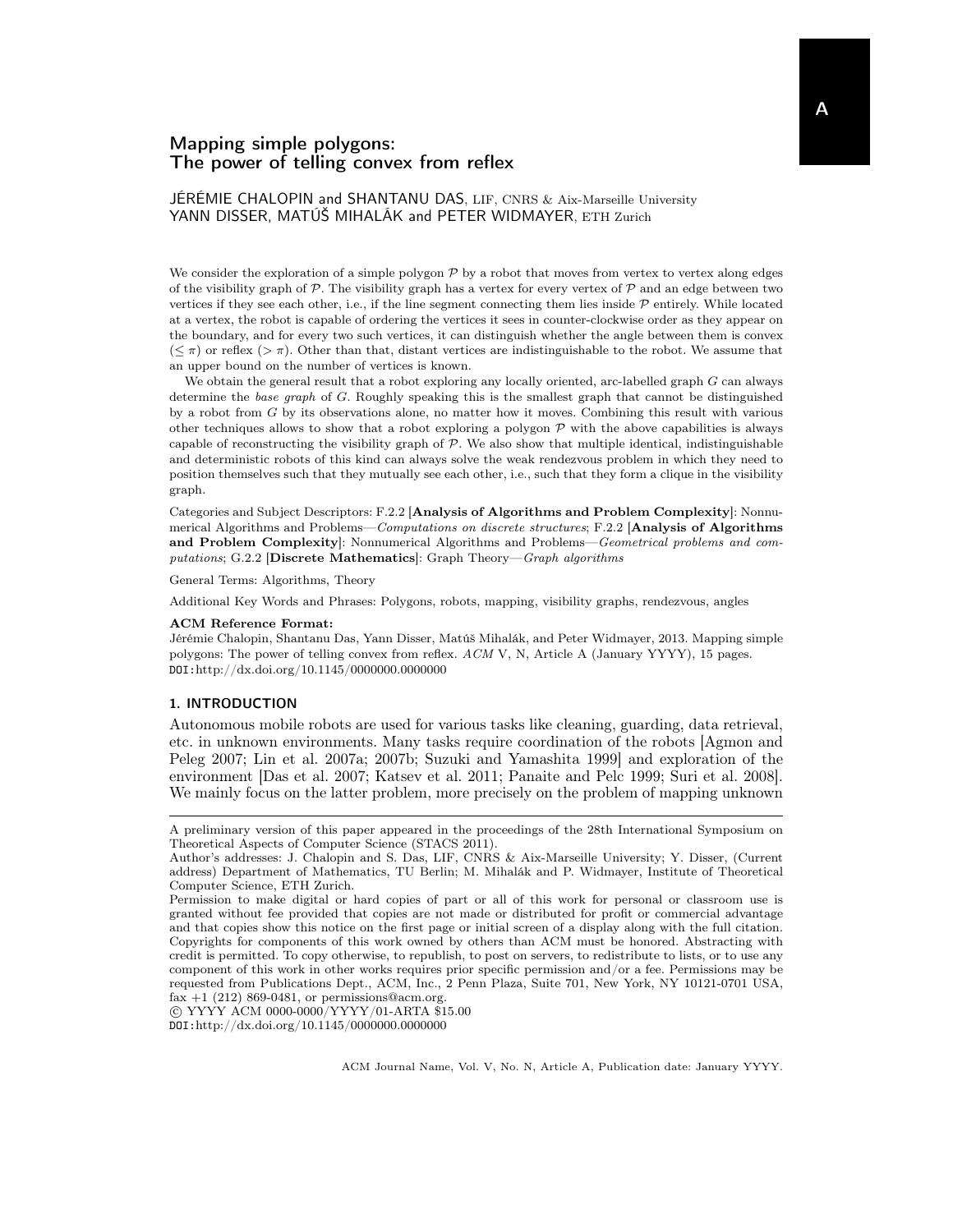|                         | initial          |          | results       |      |                             |
|-------------------------|------------------|----------|---------------|------|-----------------------------|
| sensors                 | info             | movement | solvable      | time | source                      |
| angles                  | $\boldsymbol{n}$ | boundary | yes           | poly | Disser et al. 2011          |
| angles                  | —                | boundary | yes           | poly | Disser et al. 2013          |
| cvv, boundary angles    | $\boldsymbol{n}$ | boundary | no            |      | [Bilò et al. 2012]          |
| angle types             |                  | boundary | open          |      |                             |
| distances               |                  | boundary | open          |      |                             |
| pebble                  |                  | free     | yes           | poly | [Suri et al. 2008]          |
| cvv, look-back          |                  | free     | no            |      | Brunner et al. 2008]        |
| look-back-              | $\bar{n}$        | free     | yes           | poly | [Chalopin et al. 2011]      |
| angle types, look-back  |                  | free     | yes           | poly | [Bilò et al. 2012]          |
| angle types, directions |                  | free     | yes           | poly | Bilò et al. 2012]           |
| directions              | $\bar{n}$        | free     | $yes^{\star}$ | exp  | [Disser, Ghosh et al. 2013] |
| angle types             | $\bar{n}$        | free     | yes           | exp  | this paper                  |
| angle types             |                  | free     | open          |      |                             |
| distances               |                  | free     | open          |      |                             |
| no sensors              | $\boldsymbol{n}$ | free     | open          |      |                             |

Table I. Summary of known results for visibility graph reconstruction as well as open problems.

?This result holds even for polygons with holes.

polygons. However, we also show how a map of the environment can facilitate coordination and allow robots to solve the weak rendezvous problem. The difficulty of the mapping problem depends on the characteristics of the environment itself and on the sophistication of the robots, i.e., on their sensory and locomotive capabilities. A natural question is how much sophistication a robot needs to be able to solve the problem. The ultimate goal is to characterize the difficulty of the mapping problem by finding minimal robot configurations that allow a robot to create a map.

We consider robots operating in environments in the shape of simple polygons. For many tasks, instead of inferring a detailed map of the geometry of the environment, it is enough to obtain the visibility graph. The visibility graph has a node for each vertex of the polygon and an edge connecting two nodes if the corresponding vertices see each other, i.e., if the straight-line segment between them is contained in the polygon. The goal in this context becomes to find minimal robot models that allow a robot inside a polygonal environment to reconstruct the visibility graph of the environment. The information the robot can gather must be sufficient to *uniquely* infer the visibility graph.

A variety of minimalistic robot models have been studied, focusing on different types of environments and objectives [Ando et al. 1999; Brunner et al. 2008; Cohen and Peleg 2008; Ganguli et al. 2006; Katsev et al. 2011]. The model considered here originates from [Suri et al. 2008]. Roughly speaking, our robot is allowed to move along edges of the visibility graph. While at a vertex, the robot sees the vertices visible from its current location in counter-clockwise (ccw) order starting with its ccw neighbor along the boundary. Apart from this ordering the vertices are indistinguishable to the robot. In each move the robot may select one of them and move to it. The robot has no way of looking back, i.e., it has no immediate way of knowing which vertex it came from among the vertices it sees now. In this paper, the robot is assumed to be aware of an upper bound  $\bar{n}$  on the number of vertices n.

Table 1 summarizes known results that are based on the robot model we use in this paper, as well as open problems. Besides employing different sensors, the results differ in the robot's initial knowledge about  $n$ , its movement capabilities, and, in case of positive results, the running times of the reconstruction algorithms. The first part of the table concerns robots that are restricted to moving along the boundary only. It was shown that even with this severe movement restriction robots can still reconstruct the visibility graph, as long as they can measure the exact angle between any pair of visible vertices [Disser et al. 2011; 2013]. On the other hand, only measuring the angle between the two neighboring vertices along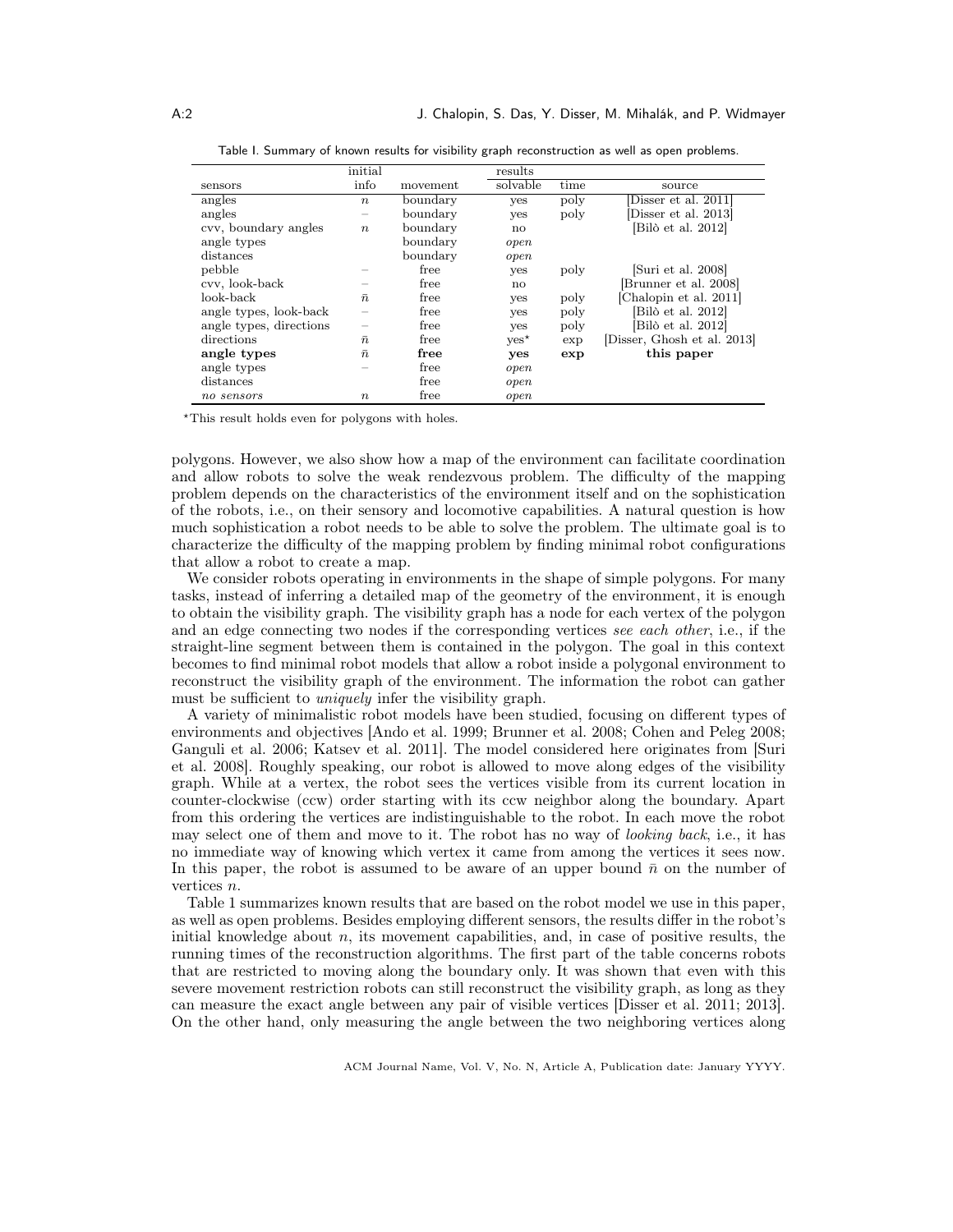the boundary is not sufficient, even if the robot can distinguish whether any two visible vertices are neighbors along the boundary ("cvv" in the table) [Bilò et al. 2012].

For robots that move across the polygon (as opposed to along the boundary), it is sufficient to be able to mark a single vertex (e.g., with a pebble) in order to reconstruct the visibility graph [Suri et al. 2008]. Without this powerful ability, not being capable to look back makes it difficult for the robot to relate the information it collected so far to subsequent observations. But even with a look-back sensor that allows to identify the vertex the robot came from in its last move, some knowledge of  $n$  is required to solve the reconstruction problem [Brunner et al. 2008; Chalopin et al. 2011]. A direction sensor that measures the angle between the boundary and a global reference direction makes it possible to reconstruct the visibility graph, even in the presence of holes [Disser, Ghosh et al. 2013]. In this paper, we equip the robot with an angle-type sensor that distinguishes convex ( $\leq \pi$ ) from reflex  $(>\pi)$  angles. It was shown before that, even without knowledge of n, this sensor is powerful enough to allow visibility graph reconstruction, as long as it is combined with a look-back sensor or a direction sensor [Bilò et al. 2012]. In this paper, we show that these extra sensors are not required, provided that the robot knows at least a bound on the number of vertices. It remains an open problem whether the angle-type sensor is sufficient even when the robot is restricted to moving along the boundary. Other interesting open problems are whether knowledge of  $n$  on its own is already enough to reconstruct the visibility graph, and how a distance sensor may be used for reconstruction.

In contrast to most previous results our algorithm requires exponential time. This is due to the difficulty of collecting all of the data available via the agent's sensors. In settings where movement is restricted to be along the boundary, collecting the data essentially requires to visit each vertex once, which allows the corresponding reconstruction algorithms to be very efficient. Similarly, the agent can systematically collect all data if it has a way to retrace movements (e.g. via look-back sensor). In our setting, it is much more difficult to relate observations made at different vertices, which essentially forces us to try all possible ways of stitching together the collected data. The crucial point is that we can at all determine the correct relation between the observations, even if this requires exponential time.

In the robot model we use, robots move along edges of the visibility graph and can locally access some information about the edges. We can model this in the context of general robotic exploration of edge-labeled graphs, where the edge-labeling is usually restricted to be locally bijective at every vertex (i.e., no two edges incident to the same vertex have the same label). In this more general context, robots are aware of the degree of the vertex they are located at as well as of the labels of the edges incident to it. In every step, a robot selects an edge and moves to its other end. It is known that two distinct edge-labeled graphs (of the same size) can appear mutually indistinguishable to a robot, i.e., the reconstruction problem is not always solvable [Angluin 1980; Boldi and Vigna 2002]. The rendezvous problem is generally not solvable either [Chalopin et al. 2006; Yamashita and Kameda 1996]. In this paper we show that while a robot cannot solve the reconstruction problem in general graphs, it can always infer the *minimum base graph* of a (directed) graph  $G$  – the smallest graph among all graphs indistinguishable from G by a robot (a thorough discussion of base graphs and their properties can be found in [Boldi and Vigna 2002]). This result is of independent interest. We will see later that polygon exploration can be transformed to the exploration of a particular class of directed, arc-labeled graphs, where both the reconstruction problem as well as the weak-rendezvous problem become solvable.

As it is impossible to reconstruct general graphs, it is natural to ask how much information a robot can obtain about a graph. This information is encoded in the unique minimum base graph. In general, the mapping from a graph to its minimum base graph is not one-to-one in the sense that there are graphs which share the same minimum base graph. Our question whether a robot with certain capabilities can reconstruct the visibility graph of a polygon can be translated to whether the mapping is one-to-one for the class of visibility graphs

ACM Journal Name, Vol. V, No. N, Article A, Publication date: January YYYY.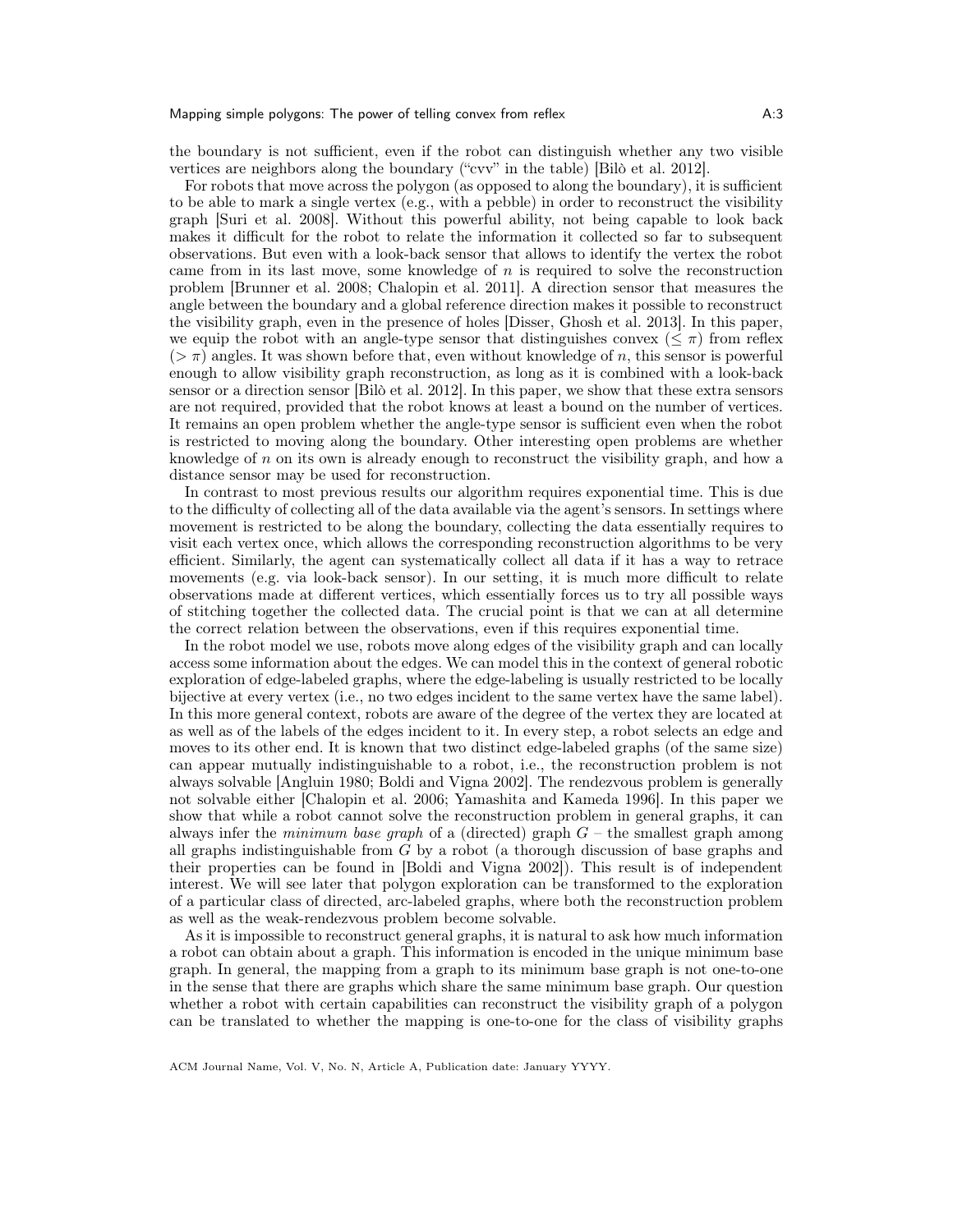with an appropriate labeling. As the main technical contribution of this paper we show that if the labeling locally encodes the convexity information about every angle at a vertex, this mapping becomes one-to-one. In other words, visibility graphs can always be reconstructed from their minimum base graph if the type of every angle (convex or reflex) is known. Combined with the result that a robot can reconstruct the minimum base graph even in general graphs when an upper bound on the number of vertices is given, this solves the reconstruction problem for visibility graphs in this setting.

# 2. THE VISIBILITY GRAPH RECONSTRUCTION PROBLEM

We consider the exploration of a (simple) polygon  $P$  by a robot that moves from vertex to vertex along straight lines in  $\mathcal{P}$ . Two vertices  $u, v$  that can be connected with a straight line inside  $P$  (possibly touching its boundary<sup>1</sup>) are said to see each other. We define the visibility graph  $G_{\text{vis}} = (V, E)$  of P to be a directed graph, where V is the set of vertices of  $P$  and there is an arc from u to v (and vice versa) if u and v see each other. Whenever convenient, we identify  $G_{\text{vis}}$  with its canonical straight-line embedding in the polygon. For example, we speak of angles between arcs of  $G_{\text{vis}}$ , when we mean the angles between the corresponding line segments of its straight-line embedding.

Depending on the additional capabilities we equip a robot with, the robot might or might not be able to perform certain tasks. We focus on the *visibility graph reconstruction problem* in which the robot has to uniquely infer  $G_{vis}$ . Here and throughout this paper we consider isomorphic graphs to be the "same" graph, as we cannot hope to distinguish graphs further. We also consider the *weak-rendezvous problem* in which multiple identical and deterministic robots need to position themselves on vertices of the polygon that mutually see each other.

Before defining a specific robot model, we introduce some formalism for  $G_{\rm vis}$  (cf. Figure 1). We fix a vertex  $v_0$  and denote the vertices of  $\mathcal P$  in ccw order along the boundary by  $v_0, v_1, \ldots, v_{n-1}$ . Note that  $v_0, v_1, \ldots, v_{n-1}, v_0$  is a Hamiltonian cycle in  $G_{\text{vis}}$ . By chain $(v_l, v_r)$ we denote the sequence  $(v_l, v_{l+1}, \ldots, v_r)$  and by chain $_v(v_l, v_r)$  we denote the subsequence of chain $(v_l, v_r)$  containing only the vertices visible to v. Here and throughout this paper all indices are understood modulo *n*. For  $v_i \in V$  let  $(u_1, \ldots, u_{d_i}) := \text{chain}_{v_i}(v_{i+1}, v_{i-1})$ be the vertices visible to  $v_i$  other than  $v_i$ . We say that  $d_i$  is the degree of  $v_i$  and define  $\operatorname{vis}_{v_i}(x) := \operatorname{vis}_{v_i}(- (d_i + 1 - x)) := u_x$ , to be the x-th vertex visible to  $v_i$  in ccw order or equivalently the  $(d_i + 1 - x)$ -th vertex visible to  $v_i$  in clockwise (cw) order for  $1 \leq x \leq d_i$ . Conversely, we set  $O_{v_i}(u_x) := x$  or interchangeably  $O_{v_i}(u_x) = -(d_i + 1 - x)$  for  $1 \le x \le d_i$ . For  $1 \leq x \leq y \leq d_i$  we write  $A_{v_i}(x, y) = A_{v_i}(y, x)$  to denote the ccw angle between the arcs  $(v_i, u_x)$  and  $(v_i, u_y)$  in that order. Furthermore, we define the *angle type*  $T_{v_i}(\cdot, \cdot)$  as follows:  $T_{v_i}(x, y) = T_{v_i}(y, x) = 1$  if  $A_{v_i}(x, y) > \pi$  and  $T_{v_i}(x, y) = T_{v_i}(y, x) = 0$  otherwise. For convenience we set  $T_{v_i}(x, x) = 0$ . A vertex  $v_i$  is called *reflex* if  $T_{v_i}(1, d_i) = 1$  and *convex* otherwise.

The exploration of  $G_{\text{vis}}$  can be reduced to the general problem of exploring a strongly connected, directed and arc-labeled (multi-) graph<sup>2</sup> G (from now on we use the word "graph" to refer to such graphs). We write  $\lambda(e)$  to denote the label of an arc e. A robot exploring a graph is assumed to be aware of the labels of all the outgoing arcs at its location. In every move, the robot may choose one of those arcs and follow it to its target. A directed walk is a sequence of arcs  $(e_1, e_2, \ldots)$  such that the target of  $e_1$  is the source of  $e_2$  and so on. A directed path is a directed walk which does not visit any vertex more than once. Every walk  $p = (e_1, e_2, \ldots)$  in the graph uniquely induces a label-sequence  $\lambda(p) = (\lambda(e_1), \lambda(e_2), \ldots)$ . Conversely, any label-sequence  $\Lambda$  induces a set of walks  $\Lambda(G)$  such that  $\lambda(p) = \Lambda$  for all  $p \in \Lambda(G)$ . By  $\Lambda(v)$  we denote the set of walks in  $\Lambda(G)$  that start at v. If no two outgoing arcs

<sup>&</sup>lt;sup>1</sup>Note that we do not make the usual assumption that vertices of the polygon are in general position.

<sup>2</sup>For the most part of the paper it might help to think of symmetric graphs, i.e., graphs where for every directed edge  $(v, u)$  there is also a reverse edge  $(u, v)$ .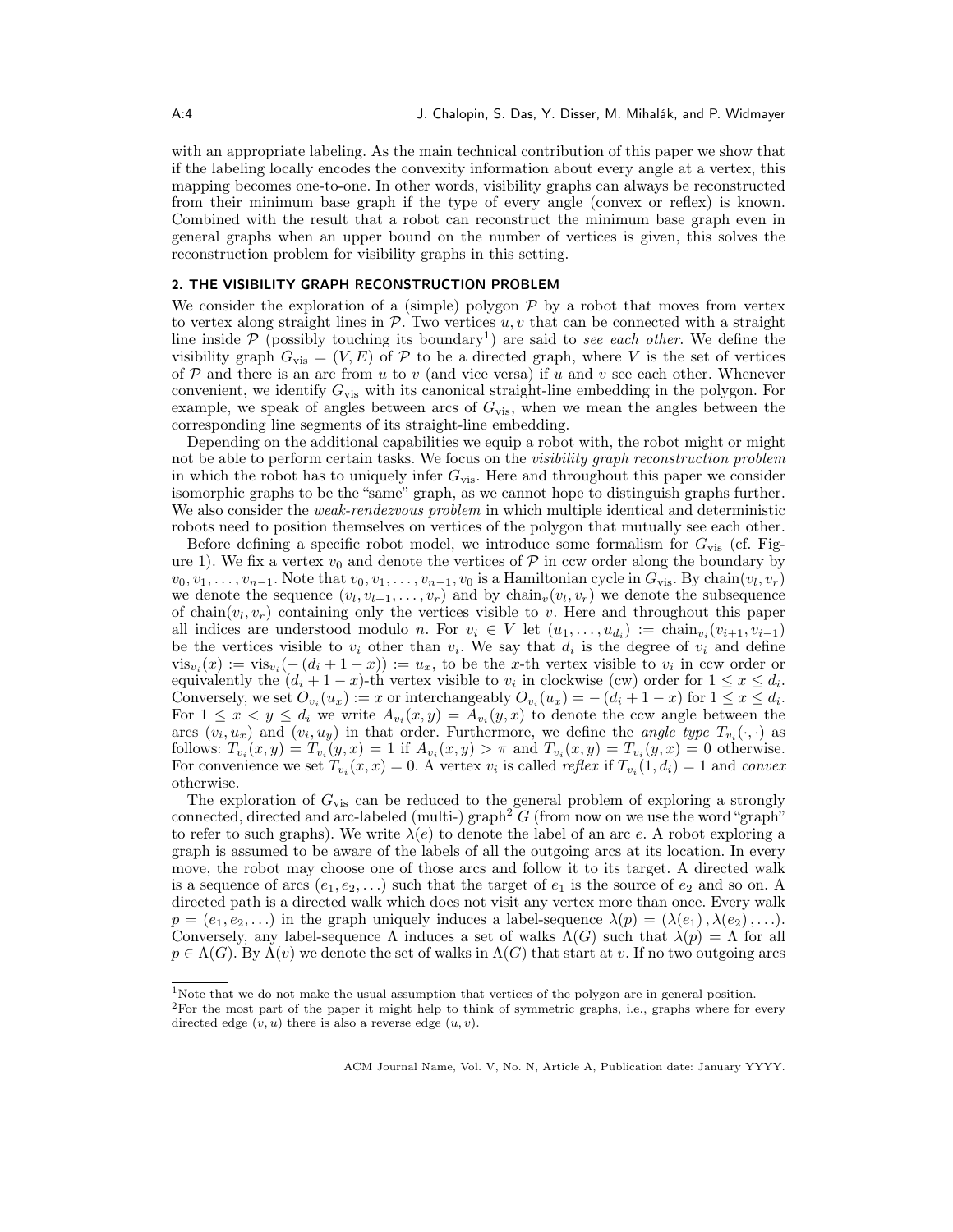

Fig. 1. In the example above we have chain( $v_3, v_{10}$ ) = ( $v_3, v_4, v_5, v_6, v_7, v_8, v_9, v_{10}$ ) while chain $v_0$ ( $v_3, v_{10}$ ) =  $(v_3, v_4, v_7, v_8)$ . Similarly, chain $(v_{10}, v_3) = (v_{10}, v_{11}, v_0, v_1, v_2, v_3)$  and chain $v_0(v_{10}, v_3) = (v_{11}, v_0, v_1, v_2, v_3)$ . We have  $vis_{v_0}(5) = vis_{v_0}(-3) = v_7$  and conversely  $O_{v_0}(v_7) = 5$  or  $-3$  because  $v_7$  is the fifth vertex that  $v_0$  sees in ccw order and the third in cw order. Finally, we have  $T_{v_0}(2,5) = 0$  and  $T_{v_0}(6,2) = 1$ , since  $v_2$ and  $v_7$  form a convex angle at  $v_0$  while  $v_2$  and  $v_8$  form a reflex angle.

of the same vertex share a label, we say the graph has a local orientation or is locally oriented. Then, for every label-sequence  $\Lambda$  and vertex v we have  $\Lambda(v) = \emptyset$  or  $|\Lambda(v)| = 1$ ; in the latter case we write  $\Lambda(v)$  to denote this unique walk. With "∘" we denote the concatenation of label-sequences.

We can now introduce the robot model used in this paper in detail. As described above, a robot is allowed to move along arcs of the visibility graph. In addition, while situated at a vertex  $v$  of degree  $d$ , the robot can order all outgoing arcs in ccw order starting with the arc to its ccw neighbor along the boundary, and it is aware of  $T_v(x, y)$  for all  $1 \leq x, y \leq d$ . We assume the robot to know an upper bound  $\bar{n} \geq n$  on the total number of vertices n. From now on, when we talk about a robot in a polygon, we refer to this robot model.

The exploration of  $P$  by a robot is in fact equivalent to the exploration of an arc-labeled version of  $G_{\text{vis}}$  that encodes the information available to the robot in its labeling. In this setting, upon entering a node  $u$ , the robot learns all the labels of arcs leaving  $u$ . The labeling needs to encode the local orientation and the angle type information into the labeling of the outgoing arcs at the corresponding vertex in  $G_{\text{vis}}$ . We introduce a labeling in which each label is a sequence of integers. Let  $v$  be a vertex of the visibility graph with degree d and  $(v, u)$  be an outgoing arc of v. We label  $(v, u)$  with the label  $(x_0, x_1, \ldots, x_d)$ , where  $x_0 := O_v(u)$  and  $x_i := T_v(x_0, i)$ ,  $1 \leq i \leq d$ . Note that by the definition of  $O_v$  our labeling is a local orientation. Further note that the arcs  $(v, u)$  and  $(u, v)$  may be labeled differently. It is immediate to check that a robot exploring the labeled graph  $G_{\text{vis}}$  encounters the exact same information as a robot inside the polygon if both start at the same vertex. It is thus sufficient to show that the labeled version of  $G_{\text{vis}}$  can be reconstructed in the framework of exploring general graphs in order to show that a robot can indeed solve the visibility graph reconstruction problem. From now on we write  $G_{\text{vis}}$  to denote the arc-labeled visibility graph.

### 3. OVERVIEW OF THE ALGORITHM

The visibility graph reconstruction algorithm that we design in this paper combines several old and new graph-theoretical and geometrical properties of visibility graphs as well as techniques developed in earlier studies. Rather than formally introducing all relevant concepts right away, this section aims to give an intuitive overview of the algorithm. We informally describe the underlying techniques and defer their formal discussion to later sections. Note that we are primarily interested in showing that a robot is at all capable of uniquely reconstructing the visibility graph of any simple polygon. The algorithm we provide as a proof does not need to be particularly efficient as long as it is guaranteed to terminate in finite time. An algorithm that solves the weak-rendezvous problem is obtained as a byproduct.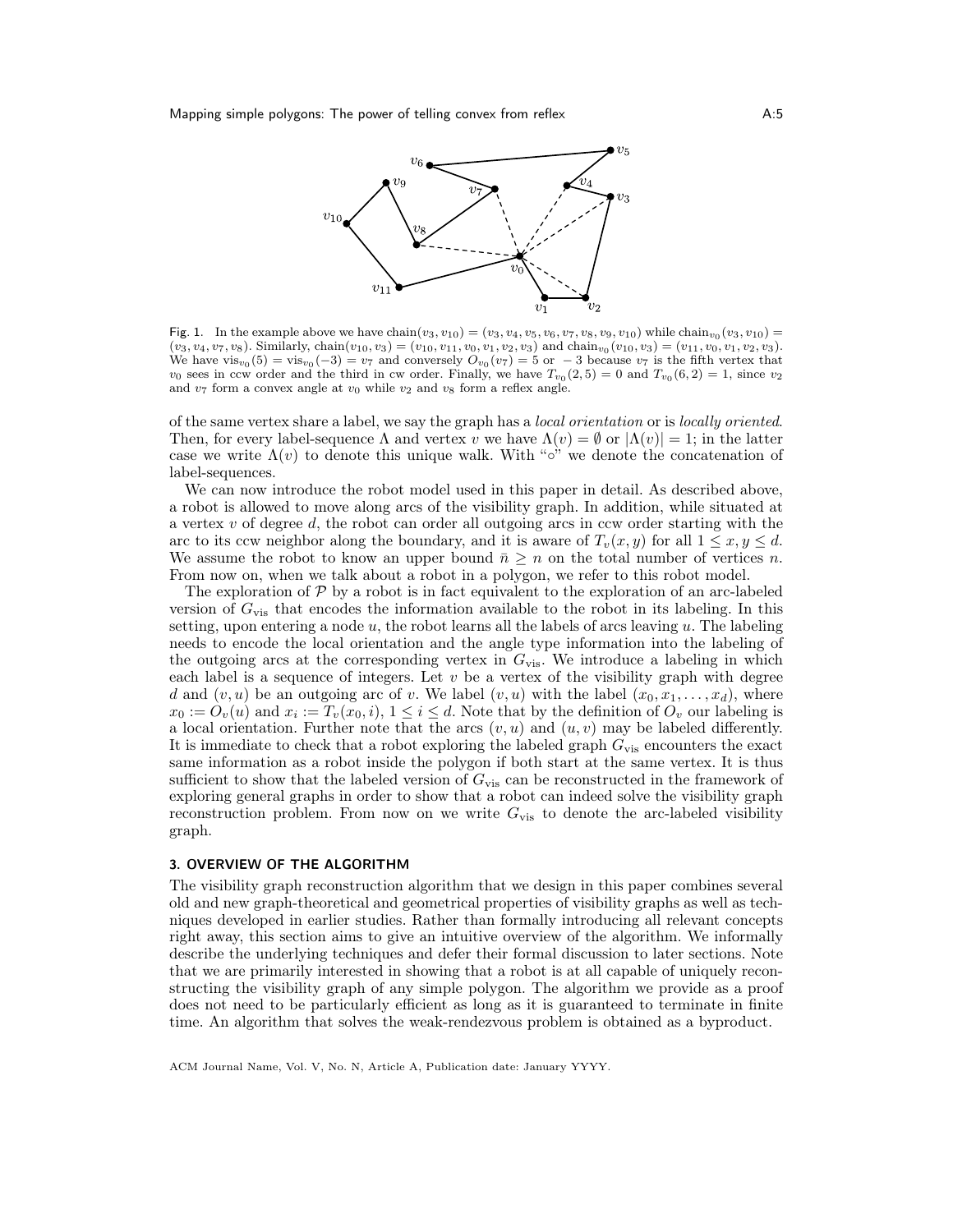

Fig. 2. Left: cutting away a class of vertices (ears) from  $P$  to obtain  $P'$ . Middle: visibility graph  $G_{\rm vis}$  of  $P$ . Right: minimum base graph  $G_{\text{vis}}^{\star}$  of  $G_{\text{vis}}$ . Dashed edges are in  $P$  but not in  $P'$ .

In Section 2 we argued that the exploration of  $P$  by a robot is equivalent to the exploration of  $G_{\text{vis}}$  in the context of general graph exploration. In general and without any prior knowledge of the graph, there can be infinitely many graphs that are compatible with the observations of the robot no matter how far it moves, i.e., all these graphs are indistinguishable to the robot (consider for example the family of all cycles). However, it is known Boldi and Vigna 2002 that for every graph G, there is always a unique graph  $G^*$  that is indistinguishable from G and has minimum size (for a bidirected cycle,  $G^*$  is a graph with one node and two (directed) self-loops). We say  $\hat{G}^{\star}$  is the minimum base graph of G. Using the fact that  $G_{\text{vis}}$  is locally oriented and that an upper bound  $\bar{n}$  on n is known a priori, we are able to show the following result.

THEOREM 3.1. A robot in  $P$  can determine  $G_{vis}^*$ .

The main ingredient for this theorem is the observation that given two candidate graphs for  $G_{\text{vis}}^*$ , the robot can eliminate one of them in finite time by following an appropriate sequence of arc labels. It is then sufficient to iterate over pairs of graphs with size at most  $\bar{n}$ , discarding one of the two in every step. Once the robot has determined  $G_{\text{vis}}^{\star}$ , it has extracted all the information it can possibly gather by moving around. Subsequent steps of the algorithm can thus operate on  $G_{\text{vis}}^{\star}$  directly without further need of moving at all in  $G_{\text{vis}}$ .

We associate each vertex of  $G_{\text{vis}}$  with a vertex of  $G_{\text{vis}}^{\star}$  such that each vertex of  $G_{\text{vis}}^{\star}$ represents a class of vertices of  $G_{\text{vis}}$ . For two vertices u, v of  $G_{\text{vis}}$  in the same class we have  $\Lambda(u) \neq \emptyset \Leftrightarrow \Lambda(v) \neq \emptyset$  for all label-sequences  $\Lambda$ . Furthermore, the classes with which the vertices of  $G_{\text{vis}}$  are associated repeat periodically along the boundary of the polygon and in particular all classes have the same size. We define a unique order between the classes and use a procedure similar to the one in [Chalopin et al. 2011] to show that at least one of them forms a clique in  $G_{\text{vis}}$ . The idea is to repeatedly "cut off" ears of the polygon, i.e., vertices whose neighbors on the boundary see each other. Cutting off such an ear yields a subpolygon of  $\mathcal P$  and we can repeat the process on the subpolygon. However, the robot cannot operate on  $G_{\text{vis}}$  directly as it only has access to  $G_{\text{vis}}^*$ . The following lemma allows the robot to cut off an entire class of vertices at a time, an operation that can be performed in  $G_{\text{vis}}^{\star}$  simply by deleting the corresponding vertex (and adjusting the arc labels of its neighboring vertices).

LEMMA 3.2. Let v be an ear of  $P$ . Every vertex in the same class as v is an ear of  $P$ .

As every polygon has at least one ear, the robot can thus "cut off" an entire class of  $\mathcal{P}$  in order to obtain a new and smaller polygon  $\mathcal{P}'$  (cf. Figure 2). By removing the corresponding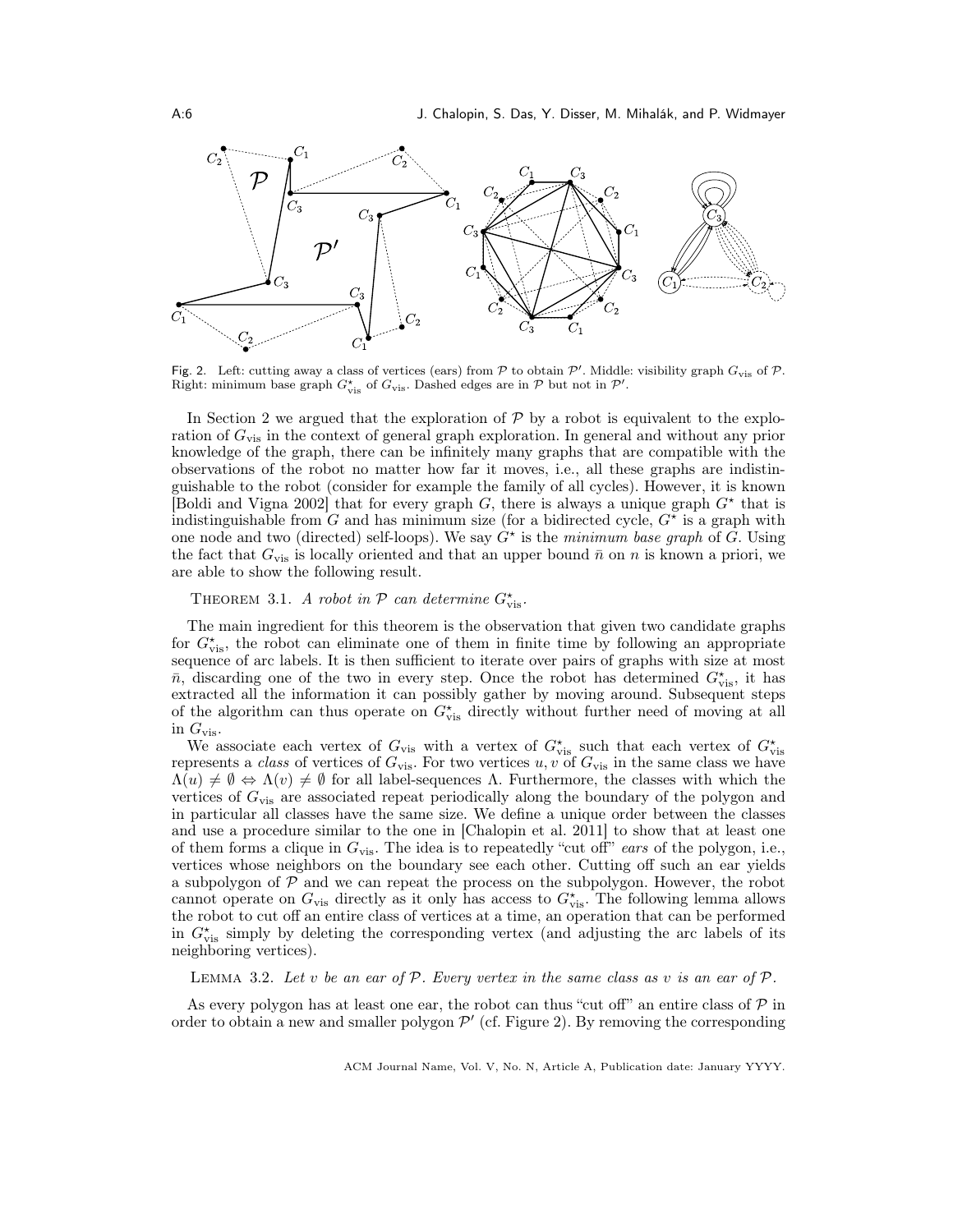vertex of  $G^{\star}_{\text{vis}}$  and updating the arc labels, it obtains a graph  $G'^{\star}_{\text{vis}}$  that is indistinguishable from the visibility graph of  $\mathcal{P}'$ . If this process is repeated, by always selecting for removal the smallest class with respect to a unique order relation, eventually a situation is reached in which only one (uniquely defined) class  $C^*$  remains. As the corresponding subpolygon must again have at least one ear, by the above lemma the entire class  $C^*$  consists of ears and the corresponding subpolygon thus is convex. A convex subpolygon is a clique in the original visibility graph and we may conclude the following crucial theorem.

THEOREM 3.3. There exists a uniquely defined class  $C^*$  in  $G_{\text{vis}}$  whose vertices form a clique.

The above yields an algorithm for multiple robots to weakly meet: As  $C^*$  is unique, every robot can determine  $C^*$  and then simply position itself on a vertex of  $C^*$ . We get

THEOREM 3.4. Any number of robots in  $P$  can solve the weak-rendezvous problem.

Starting from the clique  $C^*$ , we show that by sequentially "gluing" ears back to the polygon, a robot can extend the initial clique and reconstruct the entire visibility graph step by step. Every step relies on a recursive counting method that was introduced in [Bilò et al. 2012]. In order to know how to glue ears back on, the robot explicitly needs to construct  $C^*$  by repeatedly cutting off ears and remembering in which order the classes are cut off in the process.

THEOREM 3.5. A robot in  $P$  can solve the visibility graph reconstruction problem.

# 4. FINDING THE MINIMUM BASE GRAPH

This section focuses on the problem of exploring a general, finite, strongly connected, locally oriented directed (multi-) graph  $G = (V, E)$  with a robot. Again, we assume an upper bound  $\bar{n}$  on the number of vertices n to be known and we do not impose a limitation on the memory of the robot. We prove a generalization of Theorem 3.1 to general, locally oriented, directed graphs (cf. Theorem 4.2).

Before we define the notion of the minimum base graph  $G^*$  of G we need to introduce a few graph-theoretical concepts. First, given an arc  $e$  from vertex  $u$  to vertex  $v$ , we denote by  $s(e)$  the source of arc e, i.e., the vertex u, and by  $t(e)$  the target of arc e, i.e., the vertex v. Note that in the following we allow graphs to have parallel arcs between a pair of vertices. A morphism  $\mu: G \to G'$  from G to a graph G' is a mapping from G to G' that maps vertices to vertices and arcs to arcs and maintains adjacencies and arc labels. More formally, if  $e$ is an arc in G from u to v then  $s(\mu(e)) = \mu(u)$ ,  $t(\mu(e)) = \mu(v)$ , and  $\lambda(e) = \lambda(\mu(e))$ . An opfibration  $\varphi: G \to \bar{G}$  with  $\bar{G} = (\bar{\tilde{V}}, \bar{E})$  is a morphism such that for every arc  $\bar{e} \in \bar{E}$  with  $\bar{u}=s(\bar{e})$  and for every vertex  $u \in \varphi^{-1}(\bar{u})$  in the preimage of  $\bar{u}$  there is a *unique* arc e with source  $s(e) = u$  such that  $\varphi(e) = \overline{e}$ . We say that  $\overline{G}$  is a base graph of G and G is a total *graph* of  $\overline{G}$ . Trivially, G is both its own base graph and total graph. If G has no base graph smaller than itself, we say G is *opfibration prime*. An *out-tree* is a graph that has a *root* vertex  $r$  such that there is exactly one directed walk from  $r$  to every other node.

We give the following properties without proof. For a detailed discussion and proofs, refer to [Boldi and Vigna 2002].

PROPERTY 1. Let  $\varphi : G \to G$  be an opfibration. For every label-sequence  $\Lambda$  and every vertex  $v \in V$  we have that  $\Lambda(v) \neq \emptyset$  iff  $\Lambda(\varphi(v)) \neq \emptyset$ .

PROPERTY 2. There is exactly one opfibration prime base graph of G. We call it the minimum base graph of G and denote it by  $G^*$ .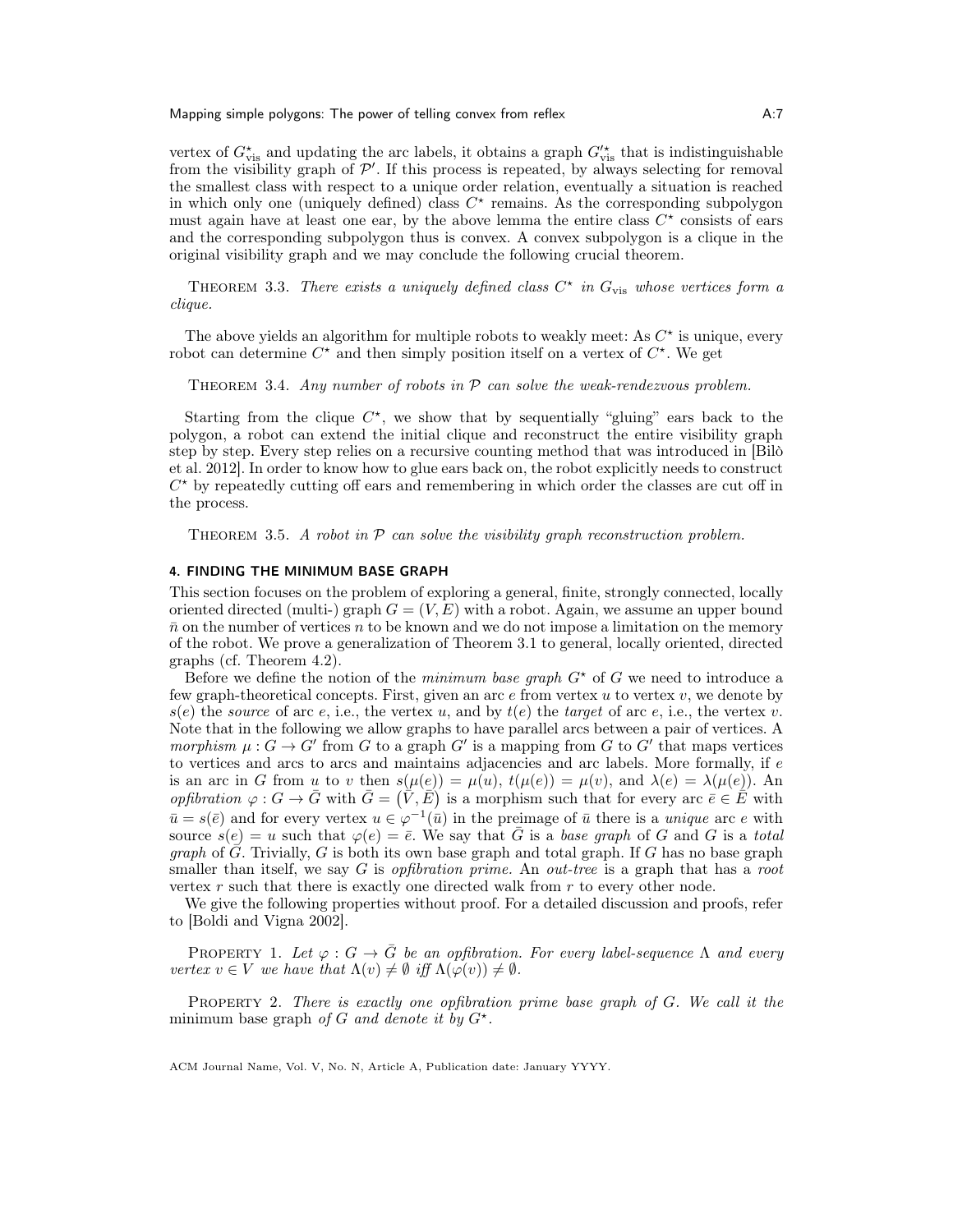PROPERTY 3. For every  $v \in V$ , there is a unique (but not necessarily finite) total graph  $H_v$  of G that is an out-tree with root in  $\varphi^{-1}(v)$ , where  $\varphi$  is the opfibration mapping  $H_v$  to G. We call  $H_v$  the universal total graph of G at v.

PROPERTY 4. A graph is opfibration prime iff all its universal total graphs are distinct.

Property 5. Two different opfibration prime graphs have different sets of universal total graphs.

We can now show that if we have a local orientation, there is a label-sequence of finite length that can be used to distinguish two rooted, opfibration prime graphs.

LEMMA 4.1. Let  $G_v = (V, E), G'_{v'} = (V', E')$  be two distinct, rooted, locally oriented opfibration prime graphs. There is a finite label-sequence  $\Lambda_{\text{diff}}$  for which  $\Lambda_{\text{diff}}(v) \neq \emptyset$  and  $\Lambda_{\text{diff}}(v') = \emptyset$  or vice versa.

PROOF. First, consider the case that  $G_v$  and  $G'_{v'}$  are the same graph, rooted at different vertices, i.e.,  $G = G'$ . By Proposition 4, the universal total graphs  $H_v$  and  $H_{v'}$  are distinct. Let r, r' be the roots of  $H_v$ ,  $\bar{H}_{v'}$ , respectively. Because  $H_v$  and  $H_{v'}$  are distinct and locally oriented, there is a finite label-sequence  $\Lambda_{\text{diff}}$  with  $\Lambda_{\text{diff}}(r) \neq \emptyset$  and  $\Lambda_{\text{diff}}(r') = \emptyset$  or vice versa. By Property 1, this implies  $\Lambda_{\text{diff}}(v) \neq \emptyset$  and  $\Lambda_{\text{diff}}(v') = \emptyset$  or vice versa.

Now assume that  $G \neq G'$ . By Proposition 5, and without loss of generality, we may assume that there is a vertex  $u \in V$ , such that the universal total graph  $H_u$  of G at u is not a universal total graph of  $G'$ . Let  $\Lambda_1$  be the label-sequence associated with the path from v to u in G. This path exists since G is strongly connected. If  $\Lambda_1(v') = \emptyset$ , we have found the desired label-sequence. Otherwise, let u' be the vertex at which the path  $\Lambda_1(v')$ ends. By our choice of u, we have  $H_u \neq H_{u'}$ . By the same argument as above, there is a label-sequence  $\Lambda_2$  with  $\Lambda_2(u) \neq \emptyset$  and  $\Lambda_2(u') = \emptyset$  or vice versa. But then, the concatenated label-sequence  $\Lambda_1 \circ \Lambda_2$  has the desired property.  $\square$ 

The following theorem holds for directed graphs, i.e., for robots that cannot backtrack their moves. Similar results are known for undirected graphs where robots can identify the edge along which they reached their current location [Chalopin et al. 2011; Dereniowski and Pelc 2012; Yamashita and Kameda 1996].

Theorem 4.2. A robot exploring any finite, directed, strongly connected, locally oriented multi-graph G can determine  $G^*$  if it knows an upper bound  $\bar{n}$  on the number of vertices of G.

PROOF. In the following, we describe a strategy for finding  $G^*$  under the assumption that the maximum degree  $\Delta$  of G is known, as well as the set  $\mathcal L$  of all arc labels occurring in G. Otherwise, we start with initial guesses of  $\Delta$  and  $\mathcal L$  according to the observations of the agent at its starting location. Whenever the agent makes an observation that is inconsistent with its belief of  $\Delta$  and  $\mathcal{L}$ , the agent updates its belief and restarts the whole procedure. As both  $\Delta$  and  $\mathcal L$  are finite, the number of times the agent needs to restart is finite.

Now, let  $v_{\text{start}}$  denote the vertex of G at which the robot is initially located, and let  $v_{\text{start}}^{\star}$  denote the corresponding vertex of  $G^{\star}$ . By Property 2,  $G^{\star}$  is unique. We will give an algorithm that maintains a finite set  $C$  of rooted graphs. This set is always guaranteed to contain  $G^*$  rooted at  $v_{\text{start}}^*$ , provided that the belief of  $\Delta$  and  $\mathcal L$  is correct. We begin by setting C to contain all opfibration prime graphs of size at most  $\bar{n}$  and maximum degree  $\Delta$ , with arc-labelings from  $\mathcal L$  and all possible roots.

While  $|C| > 1$ , we let  $G_{v_1}^1, G_{v_2}^2$  be two rooted graphs in C and describe how to conclude that either  $G_{v_1}^1$  or  $G_{v_2}^2$  can safely be eliminated from C. Once  $|C| = 1$ , the only graph left will have to be  $G^*$ . Observe that while the robot has not visited all nodes of  $G$ , more than one consistent base graph remains in  $C$  (for different outgoing arcs at the unvisited node,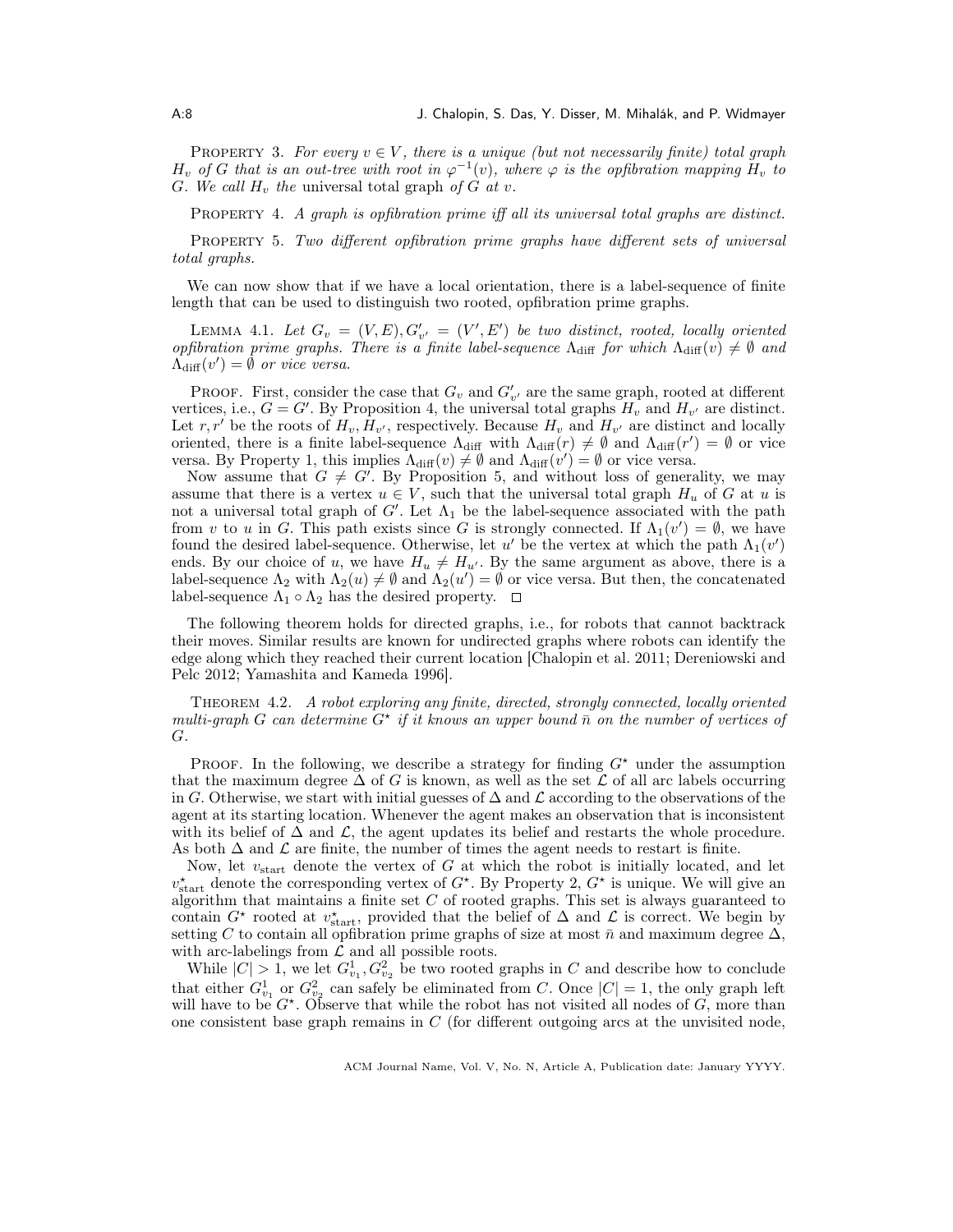different labels and multiplicities). Once  $|C| = 1$ , the agent must thus have visited all nodes of G and hence have a correct belief of  $\Delta$  and  $\mathcal{L}$ . In the following, let  $p_{\text{hist}}$  denote the walk in  $G$  the robot has travelled along so far during the execution of the algorithm, and let  $\Lambda_{\text{hist}} = \lambda(p_{\text{hist}})$  be the associated label-sequence. Note that the robot is aware of  $\Lambda_{\text{hist}}$  but not of  $p_{\text{hist}}$ , since it does not know the graph G, nor  $v_{\text{start}}$ . For a rooted graph  $G'_{v}$ , we use  $v_{\text{hyp}}(v)$  to denote the last vertex on the walk  $\Lambda_{\text{hist}}(v)$  in  $G'$ , i.e., the vertex the robot would currently be located at if it had started the algorithm at vertex  $v$  in graph  $G'$ .

Given two rooted, opfibration prime graphs  $G_{v_1}^1, G_{v_2}^2$ , we argue how to conclude that one of them cannot be  $G^*$  rooted at  $v_{\text{start}}^*$ . First, we can check whether  $\Lambda_{\text{hist}}(v_1) = \emptyset$  or  $\Lambda_{\text{hist}}(v_2) = \emptyset$ ; if one of the two is the case, we can discard the corresponding rooted graph since it is not compatible with the observations the robot has made so far. Otherwise, we consider  $G^1$  rooted at  $v_{\text{hyp}}(v_1)$  and  $G_2$  rooted at  $v_{\text{hyp}}(v_2)$ . By Lemma 4.1, there is a labelsequence  $\Lambda_{\text{diff}}$  of finite length, for which  $\Lambda_{\text{diff}}(v_{\text{hyp}}(v_1)) \neq \emptyset$  and  $\Lambda_{\text{diff}}(v_{\text{hyp}}(v_2)) = \emptyset$  or vice versa. The robot tries to move along a path corresponding to  $\Lambda_{\text{diff}}$ . If that turns out not to be possible because at some point no outgoing edge has the required label, it can discard  $G_{v_1}^1$  from C if  $\Lambda_{\text{diff}}(v_{\text{hyp}}(v_1)) \neq \emptyset$ , and  $G_{v_2}^2$  otherwise. If it successfully reached the end of  $\Lambda_{\text{diff}}$ , the robot can eliminate  $G_{v_1}^1$  from C if  $\Lambda_{\text{diff}}(v_1) = \emptyset$ , and  $G_{v_2}^2$  otherwise.

We obtain Theorem 3.1 immediately by applying Theorem 4.2 to  $G_{\text{vis}}$ . Note that the results of this section are not restricted to visibility graphs.

# 5. IDENTIFYING THE CLIQUE  $C^{\star}$

In this section we study structural properties of  $G_{\text{vis}}^* = (V^*, E^*)$  which we later use to show Theorem 3.3.

Let  $\varphi: G_{\text{vis}} \to G_{\text{vis}}^*$  be the opfibration from  $G_{\text{vis}}$  to  $G_{\text{vis}}^*$ . As  $G_{\text{vis}}^*$  is the minimum base of  $G_{\text{vis}}$ ,  $\varphi$  is unique. Every vertex  $v^*$  of  $G_{\text{vis}}^*$  corresponds to a set of vertices of  $G_{\text{vis}}$ . We write  $C_{v^*} := \varphi^{-1}(v^*) \subseteq V$  and say  $C_{v^*}$  is the class of  $v^*$ . For all  $v \in \varphi^{-1}(v^*)$ , we set  $C_v := C_{v^*}$ . From the definition of opfibrations and the minimality of the base graph it follows that every two vertices  $u, v$  of the same class  $C_u$  have the same degree d and that due to local orientation we have  $C_{\text{vis}_u(i)} = C_{\text{vis}_v(i)}$  for all  $1 \leq i \leq d$ . We may thus write  $C_u(i) := C_{\text{vis}_u(i)}$ . Finally, we define  $\mathcal{B} := (C_{v_0}, C_{v_1}, \ldots, C_{v_{n-1}})$  to be the sequence in which the classes appear along the boundary.

As  $G_{\text{vis}}^{\star}$  is opfibration prime, by Property 4 every vertex has its unique universal total graph. We use this and define a natural order  $\mathcal O$  on the vertices of  $G_{\text{vis}}^*$  and thus on the classes of  $G_{\text{vis}}$ .

LEMMA 5.1. The sequence B is periodical with period  $|V^{\star}|$  and thus all classes have the same size.

PROOF. The boundary can be traced by following the first edge at every vertex, i.e., the unique edge who's label starts with '1'. It follows that the image of the boundary under  $\varphi$ consists of  $n/|V^*|$  copies of a Hamiltonian cycle of  $G_{\text{vis}}^*$ . Hence,  $\beta$  is periodical with period  $|V^*|$  and all classes have the size  $n/|V^*|$ .

We show that if a vertex from some class is an ear, then every vertex of the class is an ear. Recall that an ear of  $G_{\text{vis}}$  is a vertex  $v_i \in V$  for which  $v_{i-1}$  and  $v_{i+1}$  see each other.

LEMMA 5.2. Let  $|V^*| > 2$  and  $v_x, v_y \in V$  such that  $C_{v_x}(2) = C_{v_y}$  and  $C_{v_y}(-2) = C_{v_x}$ . Then,  $C_{v_{x+2}} = C_{v_y}$  and every vertex in  $C_{v_{x+1}}$  is an ear.

PROOF. We first prove that for all  $v_i \in V$  and  $u = \text{vis}_{v_i}(2)$ , we have that if  $v_i =$  $vis_u(-2)$ , then  $u = vis_{v_i}(2) = v_{i+2}$  and thus  $v_{i+1}$  is an ear. For the sake of contradiction assume for some  $v_i \in V$  and  $u = \text{vis}_{v_i}(2)$  we have  $\text{vis}_u(-2) = v_i$  but  $\text{vis}_{v_i}(2) \neq v_{i+2}$ . Consider the subpolygon induced by  $chain(v_i, vis_{v_i}(2))$ . This subpolygon has size at least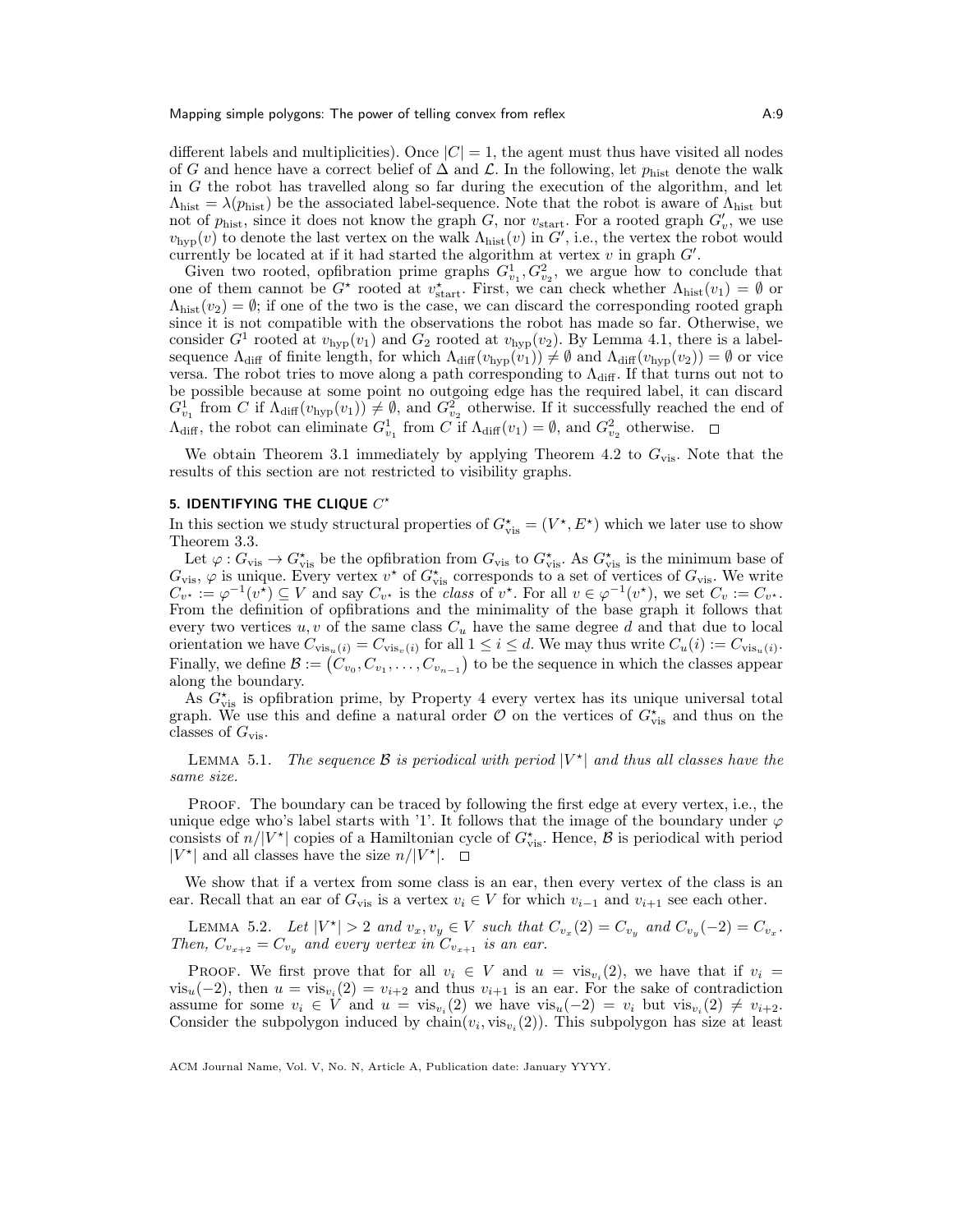

Fig. 3. Visualization of the "zig-zag" sequence Z. As Z does not self-intersect, there is a point  $l_0$  from which on Z's entries do not change anymore. There are two cases how this point is reached: either  $s_{l_0-1}$  is distinct from  $s_{l_0}$  (left) or they are the same (right).

four as  $vis_{v_i}(2) \notin \{v_{i+1}, v_{i+2}\}\.$  In the visibility graph of the subpolygon,  $v_i$  and  $vis_{v_i}(2)$  are neighbors on the boundary and both have degree two, which is a contradiction to the fact that every polygon must admit a triangulation. Therefore  $vis_{v_i}(2) = v_{i+2}$  and  $v_{i+1}$  is an ear as its neighbors on the boundary see each other.

Because of the above observation, it is sufficient to show that for every  $v \in C_{v_x}$  we have  $vis_u(-2) = v$ , where  $u := vis_v(2)$ . For the sake of contradiction assume in the following that there is a vertex  $s_0 \in C_{v_x}$  with  $t_1 := \text{vis}_{s_0}(2)$  and  $\text{vis}_{t_1}(-2) \neq s_0$ .

We define an infinite sequence  $Z = (s_0, t_1, s_1, t_2, \ldots)$  where  $t_l := \text{vis}_{s_{l-1}}(2)$  and  $s_l :=$ vis<sub>t</sub><sub>i</sub>(-2) for all  $l > 0$ . Obviously  $s_l \in C_{v_x}, t_{l+1} \in C_{v_y}$  for all  $l \geq 0$ . Intuitively, Z is the zig-zag line obtained by alternately traveling along the first and the last non-boundary arc in ccw order, starting at  $s_0$  (cf. Figure 3). It is immediate to see that for any fixed index  $l' > 0$  we have  $s_l, t_l \in \text{chain}(s_{l'}, t_{l'})$  for all  $l \geq l'$ . Hence the part of the boundary in which these vertices lie becomes smaller and smaller and from some index  $l_0 > 0$  on we have  $s_l = s_{l_0}$  and  $t_l = t_{l_0}$  for all  $l \geq l_0$  (we set  $l_0$  to be the smallest such index). Let  $0 \leq i, j < n$ be such that  $v_i = s_{l_0}, v_j = t_{l_0}$ . We then have  $vis_{v_i}(2) = v_j$  and  $vis_{v_j}(-2) = v_i$ . Thus, by the above observation,  $v_{i+1}$  is an ear and  $v_j = v_{i+2}$ . As  $v_i \in C_{v_x}$  and  $v_j \in C_{v_y}$ , this implies  $C_{v_{x+2}} = C_{v_y}$ . It remains to show that every vertex in  $C_{v_{x+1}}$  is an ear.

We have to consider two cases. Either  $s_{l_0-1}$  is distinct from  $s_{l_0}$  or it is the same vertex (cf. Figure 3). We assume  $s_{l_0-1} \neq s_{l_0}$  and omit the discussion of the second case which is essentially analogous (the same arguments hold for the other case if we switch the roles of s and t and reverse the boundary order). Let  $0 \leq k \leq n$  such that  $v_k = s_{l_0-1}$ . As  $vis_{v_k}(2) = v_{i+2}$ , we have that  $v_k$  does not see any vertex in chain $(v_{k+2}, v_{i+1})$  (note that this chain is not empty as  $v_k \neq v_i$ ) and thus as  $v_{k+1} \in C_{v_{x+1}}$  is in the same class as (the ear)  $v_{i+1}$ , the interior angle of the polygon at  $v_{k+1}$  is strictly smaller than  $\pi$ . Since all vertices in chain $(v_{i+3}, v_k)$  ∪ chain $(v_{k+2}, v_{i+1})$  lie on the same side of the line through  $v_k$ and  $v_{i+2}$  and are separated by  $v_{i+2}$  (cf. Figure 4), no vertex in chain $(v_{i+3}, v_k)$  can see any vertex in chain $(v_{k+2}, v_{i+1})$ . Let  $X \subset C_{v_x}$  be the set of vertices of  $C_{v_x}$  in chain $(v_{i+3}, v_k)$ and let  $Y \subset C_{v_y}$  be the set of vertices of  $C_{v_y}$  in chain $(v_{i+3}, v_k)$ . As  $|\tilde{V}^*| > 2$ ,  $C_{v_x}, C_{v_{x+1}},$ and  $C_{v_{x+2}} = C_{v_y}$  are all different and thus  $\hat{X}$  and  $Y$  are disjoint. Note that because  $\hat{B}$  is periodical with period  $|V^*|$  (Lemma 5.1) we have  $|X| = |Y| + 1$ .

We define the (undirected) bipartite graph  $B_{xy} = (C_{v_x} \cup C_{v_y}, E_{xy})$  with the edge-set  $E_{xy} = \{ \{u, v\} \in C_{v_x} \times C_{v_y} | (u, v) \in E \}.$  In  $B_{xy}$  all vertices need to have the same degree d as  $|C_{v_x}| = |C_{v_y}|$  and all vertices in either class have the same degree. We have  $|X| = |Y| + 1$ , we have that vertices in X can only have edges to vertices in  $Y \cup \{v_{i+2}\}\$  and that vertices in Y can only have edges to vertices in X. For all vertices to have the same degree,  $v_{i+2}$ cannot have any edges leading to  $C_{v_x} \backslash X$ . This is a contradiction to the fact that  $v_{i+2}$  sees  $v_i$  which is not in chain $(v_{i+3}, v_k)$  and thus not in X.  $\Box$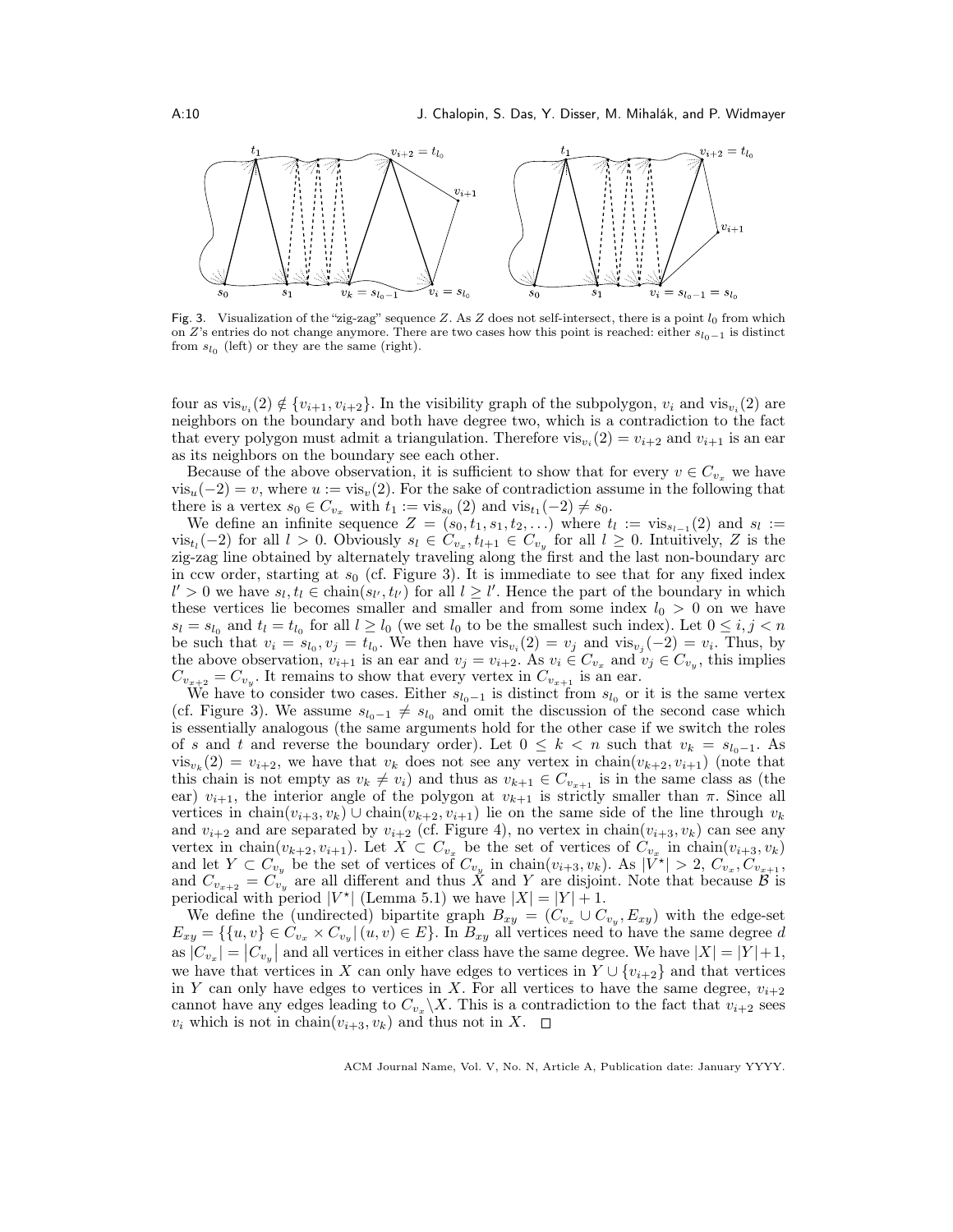

Fig. 4. No vertex in chain $(v_{i+3}, v_k)$  can see any vertex in chain $(v_{k+2}, v_{i+1})$ .

We can now consider arbitrary values of  $|V^*|$  and prove Lemma 3.2. We will need the following property of the shortest curve between two vertices of  $P$ .

THEOREM 5.3 ([LEE AND PREPARATA 1984]). Let  $s, t \in V$ . There is a unique shortest curve  $p$  from  $s$  to  $t$  that lies in  $P$ . This curve is a chain of straight-line segments connected at reflex vertices of  $P$ , and the two line segments at any vertex of p form a reflex angle. We say  $p$  is the (euclidean) shortest path in  $P$  between  $s$  and  $t$ .

PROOF OF LEMMA 3.2. In the following we let  $v_i \in V$  be an ear and show that all vertices in  $C_{v_i}$  are ears.

First consider the case  $|V^*| > 2$ . As  $(v_{i-1}, v_{i+1}) \in E$ , we have  $\text{vis}_{v_{i-1}}(2) = v_{i+1}$  and  $vis_{v_{i+1}}(-2) = v_{i-1}$ , and thus  $C_{v_{i-1}}(2) = C_{v_{i+1}}$  and  $C_{v_{i+1}}(-2) = C_{v_{i-1}}$ . By Lemma 5.2 all vertices in  $C_{v_i}$  are ears. Now consider the case  $|V^*| = 1$ . In that case, since  $v_i$  is convex, so are all vertices in  $C_{v_i}$ , as convexity is encoded in the arc-labeling. As  $|V^*| = 1$ , this means that the polygon is convex and thus all vertices are ears.

It remains to consider the case  $|V^*| = 2$ . Let  $C_{v_j} \neq C_{v_i}$  be the second class in  $G_{\text{vis}}$ . Again,  $v_i$  is convex and thus all vertices in  $C_{v_i}$  are. For the sake of contradiction assume that there is a vertex  $v_x \in C_{v_i}$  which is not an ear. Then  $v_{x-1}$  and  $v_{x+1}$  do not see each other, and by Lemma 5.1,  $v_{x-1}, v_{x+1} \in C_{v_j}$ . Let p be the shortest path in P between  $v_{x-1}$  and  $v_{x+1}$ . By Theorem 5.3, all vertices on  $p$  are reflex. This means that all vertices on  $p$  must be from  $C_{v_j}$  and thus all vertices of  $C_{v_j}$  must be reflex. Moreover, every vertex u in  $C_{v_j}$  has two neighbors u', u'' in  $C_{v_j}$  such that the angle between  $(u, u')$  and  $(u, u'')$  is reflex. If we cut off  $v_i$  from  $P$ , we do not affect this property (every vertex u in  $C_{v_j}$  still has two neighbors from  $C_{v_j}$  forming a reflex angle) and we thus obtain a new polygon in which all vertices in  $C_{v_j}$  are still reflex (i.e., cutting off an ear cannot make a vertex of  $C_{v_j}$  convex). We can continue to obtain smaller and smaller subpolygons by selecting ears and cutting them off, maintaining the property that all vertices in  $C_{v_j}$  are reflex. Thus, in this process, we never cut off a vertex of  $C_{v_j}$ . This is a contradiction, as every polygon has at least one ear and thus the above process has to cut off all vertices eventually.  $\Box$ 

PROOF OF THEOREM 3.3. Lemma 3.2 allows us to employ the following procedure repeatedly until only one class  $C^*$  remains: In step  $i = 1, \ldots, |V^*| - 1$ , select the class  $C^{(i)}$ which is smallest w.r.t. the order  $\mathcal O$  among all classes of ears. We remove  $C^{(i)}$  from the polygon by deleting the corresponding vertex from  $G^{\star}_{\text{vis}}$  and updating the arc labels of its neighborhood accordingly. Removing class  $C^{(i)}$  in that way produces a (not necessarily minimum) base graph  $G_i^*$  of the visibility graph  $G_{\text{vis}}^{(i)}$  of the subpolygon  $\mathcal{P}^{(i)}$  obtained by cutting off all ears in  $C^{(i)}$ . Since the minimum base graph of  $G_{\text{vis}}^{(i)}$  is also a (minimum) base graph of  $G_i^*$ , all vertices of  $G_{\text{vis}}$  corresponding to a single vertex of  $G_i^*$  (i.e., to a class of  $G_{\text{vis}}$ ) fall into the same class of  $G_{\text{vis}}^{(i)}$ . As  $\mathcal{P}^{(i)}$  has again at least one ear, Lemma 3.2 guarantees the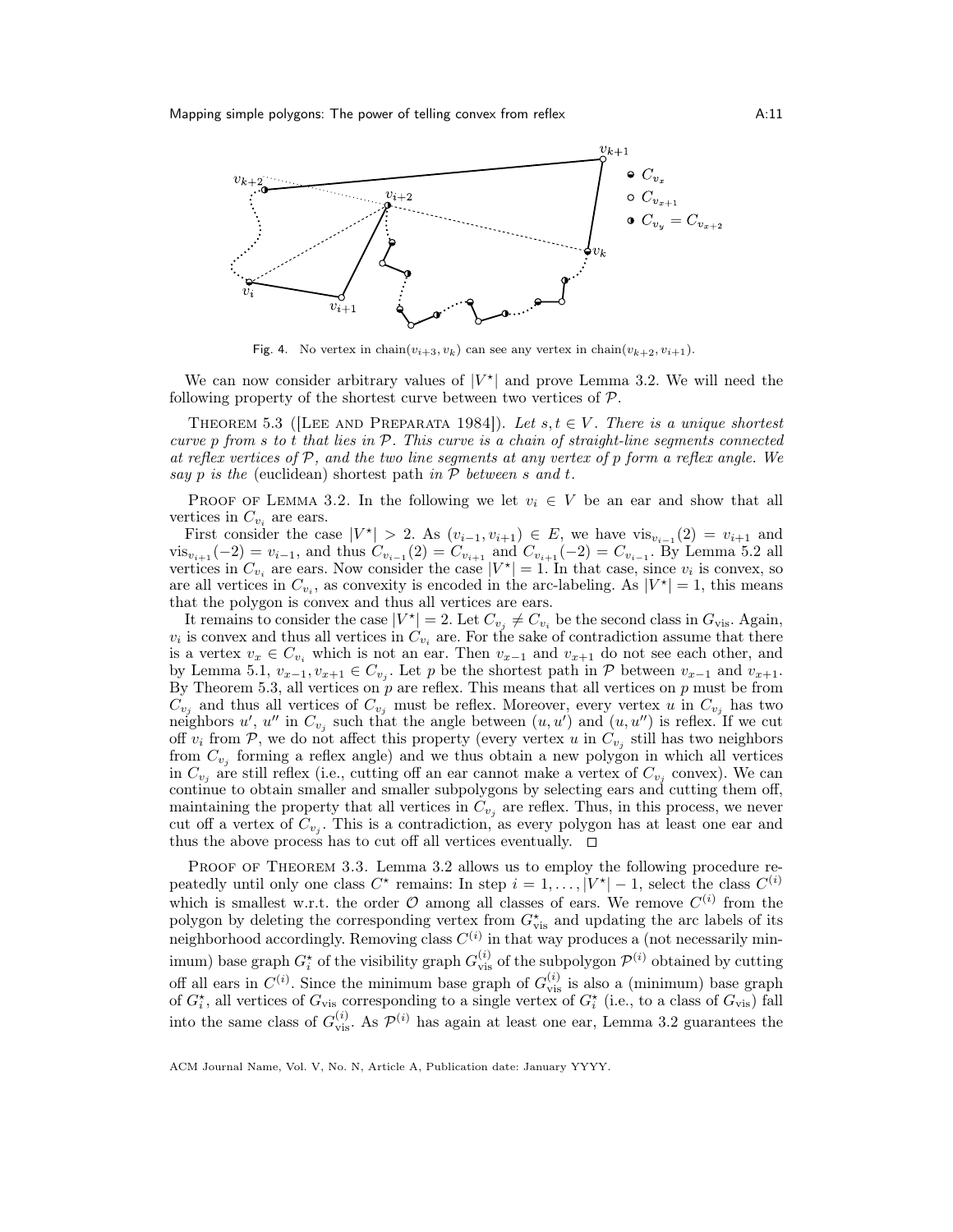existence of a class of  $G_{\text{vis}}^{(i)}$  that contains only ears. Each of the remaining classes of  $G_{\text{vis}}$ contains vertices from a single class of  $G_{\text{vis}}^{(i)}$ , thus one of them contains only ears of  $\mathcal{P}^{(i)}$ . This allows us to repeat our procedure.

If we repeat the procedure  $|V^*| - 1$  times, we are finally left with a single class  $C^{|V^*|} = C^*$ and the sequence  $(C^{(1)}, C^{(2)}, \ldots, C^{(|V^*|-1)})$ , which is fixed by our order relation  $\mathcal{O}$ . As  $C^*$ again corresponds to a subpolygon and thus must contain at least one ear, every vertex in  $C^*$  must be an ear. Therefore the corresponding subpolygon is convex and  $C^*$  forms a clique in  $G_{\text{vis}}$ .  $\Box$ 

The existence of a clique gives us a way of computing n from  $\bar{n}$  using  $G^{\star}_{\text{vis}}$ . By Lemma 5.1 we have  $n = |V^*| \cdot |C|$ , where C is any class of  $G_{\text{vis}}$ . If we inspect the number of self-loops of every vertex of  $G_{\text{vis}}^*$ , we are sure to encounter at least one vertex with  $|C| - 1$  self-loops, which corresponds to a clique in the visibility graph, and thus  $|C|$  is equal to the maximum number of self-loops of any vertex plus one.

By Theorem 3.1, a robot can determine  $G_{\text{vis}}^{\star}$  in finite time. Furthermore it can identify which of the classes consist of ears: If  $|V^*| \leq 2$ , a class of convex vertices only contains ears, and for  $|V^*| > 2$  the robot can use Lemma 5.2. The robot can hence execute the above procedure explicitly and we obtain

THEOREM 5.4. A robot in  $P$  can determine the lexicographically smallest sequence  $C =$  $(C^{(1)}, C^{(2)}, \ldots, C^{(|V^*|)}),$  such that for every  $1 \leq i \leq |V^*|,$  all vertices in  $C^{(i)}$  are ears in the subpolygon obtained by removing the vertices in  $\bigcup_{j=1}^{i-1} C^{(j)}$  from  $\mathcal{P}$ .

# 6. RECONSTRUCTING  $G_{\rm VIS}$

In the following, we assume that  $G_{\text{vis}}^{\star}$  and the sequence  $\mathcal{C} = (C^{(1)}, C^{(2)}, \ldots, C^{(|V^*|)})$  from Theorem 5.4 have already been determined. For all  $1 \leq i \leq |V^*|$  we denote by  $G_{\text{vis}}^{(i)} =$  $(V^{(i)}, E^{(i)})$  the subgraph of  $G_{\text{vis}}$  induced by  $\bigcup_{j=i}^{|V^*|} C^{(j)}$ . By definition of C,  $G_{\text{vis}}^{(i)}$  is the visibility graph of a subpolygon of  $P$ , and we denote this subpolygon by  $P^{(i)}$ . As  $C^{(|V^*|)} =$  $C^{\star}$ , by Lemma 5.1 we have that  $G_{\text{vis}}^{(|V^{\star}|)}$  is the complete graph on  $n/|V^{\star}|$  vertices. We will show that  $G_{\text{vis}}^{(i)}$  can be inferred from  $G_{\text{vis}}^{(i+1)}$ , suggesting a way to reconstruct  $G_{\text{vis}} = G_{\text{vis}}^{(1)}$ . First, we need one more lemma that was used before in [Bilò et al. 2012].

Definition 6.1. Let  $v_i, v_h$  be two vertices that do not see each other, and  $v_b$  be the first vertex other than  $v_i$  on the (euclidean) shortest path from  $v_i$  to  $v_h$  (and thus  $v_b$  is reflex). We say  $v_h$  is hidden from  $v_i$  by  $v_b$ .

LEMMA 6.2. Let  $G_{\text{vis}}^{(i+1)}$  be given, as well as a vertex  $v_j \in V^{(i)}$ , a vertex  $v_y \in V^{(i+1)}$ visible to  $v_j$  in  $P$ , and the index  $b = O_{v_y}(v_j)$ . It is possible to determine the number of vertices in  $C^{(i)}$  hidden from  $v_j$  by  $v_y$  in  $\mathcal{P}$ .

**PROOF.** By construction, two vertices of  $\mathcal{P}^{(i)}$  see each other in  $\mathcal{P}$  if and only if they see each other in  $\mathcal{P}^{(i)}$ . In particular, the shortest path in P between two vertices of  $\mathcal{P}^{(i)}$  only bends at vertices of  $\mathcal{P}^{(i+1)}$ , since the vertices of  $C^{(i)}$  are convex in  $\mathcal{P}^{(i)}$ . We can thus restrict ourselves to counting the number of vertices in  $C^{(i)}$  hidden from  $v_j$  by  $v_y$  in  $\mathcal{P}^{(i)}$ , using the fact that no vertex in  $C^{(i)}$  is hidden by another vertex of  $C^{(i)}$ .

We give an algorithm to count the number of vertices in  $C^{(i)}$  hidden from  $v_j$  by  $v_y$  in  $\mathcal{P}^{(i)}$  (cf. Figure 5). Let  $H = H_{\text{direct}} \cup H_{\text{indirect}}$  be set of these vertices, where  $H_{\text{direct}}$  are the ones visible to  $v_y$  and  $H_{\text{indirect}}$  are the ones not visible to  $v_y$ . Since  $b = O_{v_y}(v_j)$  is given, we know which arc of  $G_{\text{vis}}^{\star}$  corresponds to  $(v_y, v_j)$ . Hence, by inspecting  $G_{\text{vis}}^{\star}$ , we can obtain the arc-labels of all arcs at  $v_y$  in  $G_{\text{vis}}^{(i)}$  that form a reflex angle with  $(v_y, v_j)$ . We can infer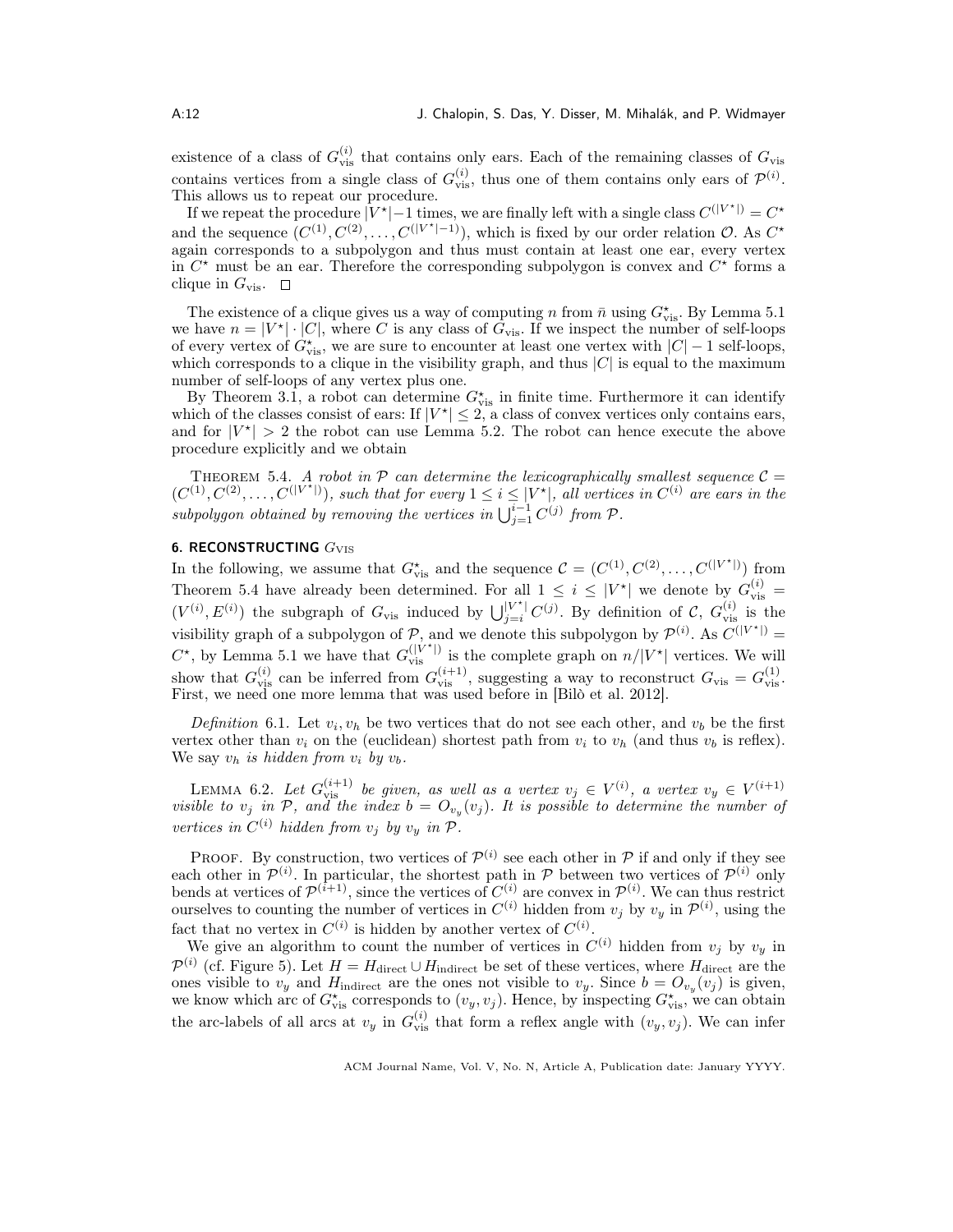

Fig. 5. We can count the vertices of  $C^{(i)}$  hidden from  $v_j$  by  $v_y$  by counting the vertices of  $C^{(i)}$  that form a reflex angle with  $v_j$  at  $v_y$  (light grey region) and repeating the method recursively on the other (non- $C^{(i)}$ ) vertices that form reflex angles with  $v_j$  at  $v_y$  (dark grey).

 $|H_{\text{direct}}|$ , since  $G^{\star}_{\text{vis}}$  encodes to which class each arc-label at  $v_y$  leads. It remains to show how to determine  $|H_{indirect}|$ .

Let  $U \subseteq V^{(i+1)}$  be the set of vertices of  $G_{\text{vis}}^{(i+1)}$  that are visible to  $v_y$  and form a reflex angle with  $v_j$  at  $v_y$ . Since  $G_{\text{vis}}^{(i+1)}$  is given and since  $v_y \in V^{(i+1)}$ , we can infer the identities of the vertices in U. Every vertex of  $H_{\text{indirect}}$  is hidden from  $v_y$  by exactly one vertex of U. Conversely, every vertex of  $C^{(i)}$  that is hidden from  $v_y$  by a vertex of U is part of  $H_{\text{indirect}}$ . We are given  $G_{\text{vis}}^{(i+1)}$ , hence, for every  $u \in U$ , we know the index  $b' = O_u(v_y)$ . We can thus use our algorithm recursively for  $v_y$  and every vertex  $u \in U \subseteq V^{(i+1)}$  to obtain  $H_{indirect}$ .

LEMMA 6.3. Let  $1 \leq i < |V^*|$ . It is possible to determine  $G_{\text{vis}}^{(i)}$  from  $G_{\text{vis}}^{(i+1)}$ .

PROOF. The set of vertices  $V^{(i)}$  of  $G_{\text{vis}}^{(i)}$  is given by  $V^{(i)} = C^{(i)} \cup V^{(i+1)}$ . It remains to show how to construct  $E^{(i)}$ . Let A be the set of arcs in  $G_{\text{vis}}$  between vertices of  $C^{(i)}$ and  $V^{(i+1)}$ , and B be the set of arcs between vertices of  $C^{(i)}$ . We will first show how to construct A using the information contained in  $G_{\text{vis}}^{(i+1)}$  and  $G_{\text{vis}}^{\star}$ . After having determined A, we can apply the same approach in order to obtain B. This completes the proof as  $E^{(i)} = E^{(i+1)} \cup A \cup B.$ 

Note that every arc in  $G_{\text{vis}}$  has a counterpart of opposite orientation. In order to construct A it is thus sufficient to consider  $e \in V^{(i+1)} \times C^{(i)}$  and show how to decide whether  $e \in A$  or  $e \notin A$ . Deciding which elements of  $C^{(i)} \times V^{(i+1)}$  are in A is then immediate. Equivalently, we can consider  $v_j \in V^{(i+1)}$  with degree d in  $G_{\text{vis}}^{(i)}$  and  $1 \leq k \leq d$  such that  $\text{vis}_{v_j}(k) \in C^{(i)}$ , and show how to "identify" vis $v_j(k)$ , i.e., how to find the index x such that  $v_x = \text{vis}_{v_j}(k)$  in  $G_{\text{vis}}^{(i)}$ . If  $k = 1$ , we have  $x = j + 1$  and if  $k = d$ , we have  $x = j - 1$  because  $v_j$  sees its two neighbors on the boundary. Now assume  $1 < k < d$ . We will show that  $v_y := \text{vis}_{v_j}(k-1)$  cannot lie in  $C^{(i)}$ . For the sake of contradiction assume that  $v_y \in C^{(i)}$ . In  $\mathcal{P}^{(i)}$  all vertices of  $C^{(i)}$  are ears and thus convex. By Lemma 5.1 and  $i < |V^*|$ , there is more than one class and thus there is a vertex  $v_z \in \text{chain}(v_{y+1}, v_{x-1})$  which is not visible to  $v_j$ . The (euclidean) shortest path in P from  $v_j$  to  $v_z$  must visit  $v_x$  or  $v_y$ , which is a contradiction to both vertices being convex (Theorem 5.3). We can deduce that  $v_y \notin C^{(i)}$  and thus  $(v_j, v_y) \in E^{(i+1)}$  is part of  $G_{\text{vis}}^{(i+1)}$  and has already been identified, i.e., the index  $y$  is known. Because of Lemma 5.1, it is sufficient to know how many vertices of  $C^{(i)}$  are in chain $(v_{y+1}, v_{x-1})$  in order to find x. All these vertices are hidden from  $v_j$  by  $v_y$ , again because  $v_x$  is convex. Either chain $(v_{y+1}, v_{x-1})$  is empty, or all vertices hidden from  $v_j$  by  $v_y$  are in chain $(v_{y+1}, v_{x-1})$ . We can distinguish these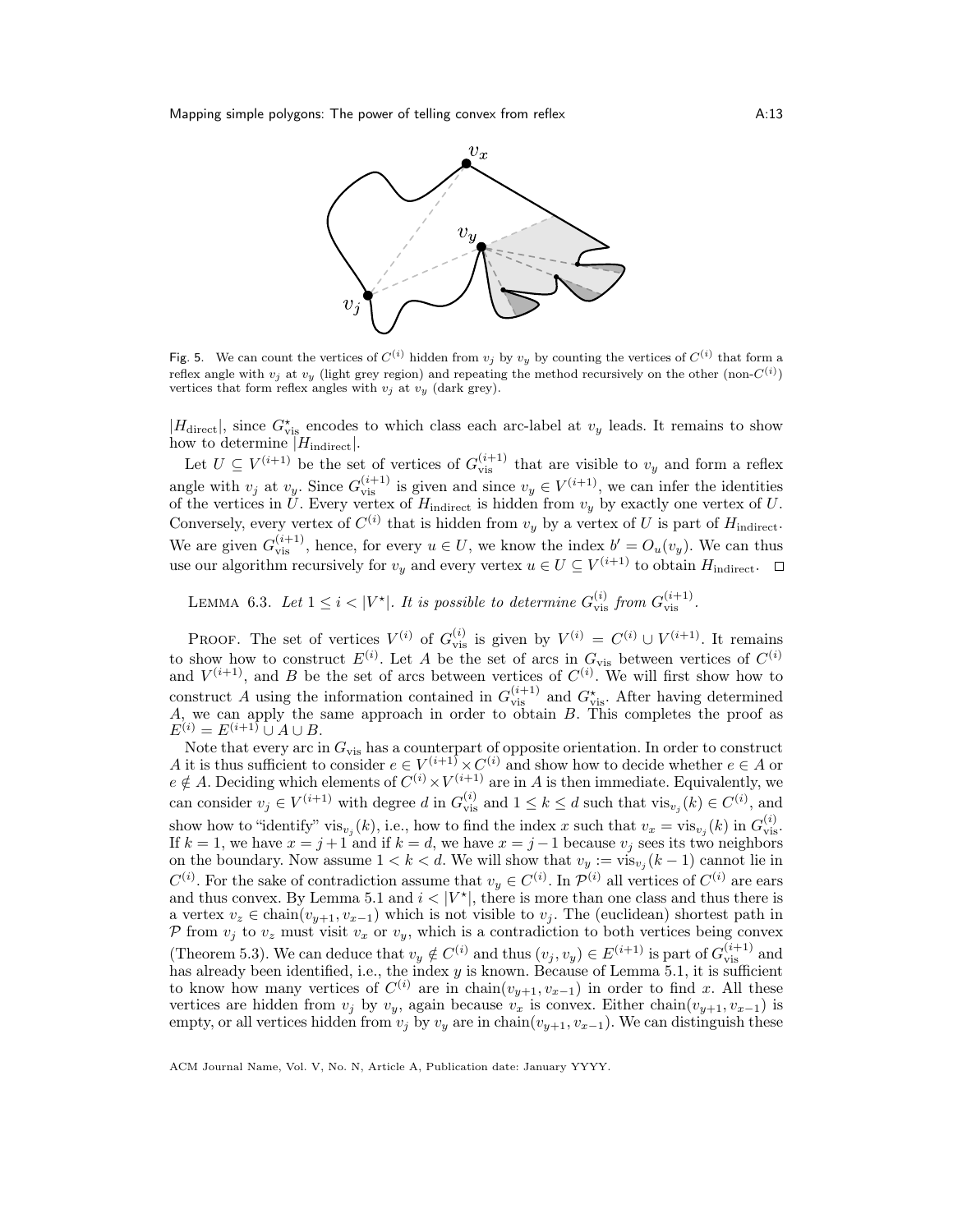cases by inspecting  $G_{\text{vis}}^{\star}$ , as knowing  $G_{\text{vis}}^{(i+1)}$  allows us to infer which edge in  $G_{\text{vis}}^{\star}$  corresponds to  $(v_y, v_j)$ . In the first case there trivially are no vertices of  $C^{(i)}$  in chain $(v_{y+1}, v_{x-1})$ . In the second case, since we know  $b = O_{v_y}(v_j)$  as  $v_j \in V^{(i+1)}$ , we can use Lemma 6.2 to count the number of vertices of  $C^{(i)}$  in chain $(v_{y+1}, v_{x-1})$  hidden from  $v_j$  by  $v_y$  to determine x (cf. Figure 5). Once we have determined all arcs in  $A$ , we can easily obtain their labels by inspecting  $G_{\text{vis}}^*$ : For every vertex in  $V^{(i+1)}$ , the corresponding vertex of  $G_{\text{vis}}^*$  gives us the different arc labels that belong to arcs leading to vertices of  $C^{(i)}$ . Since we already identified all those vertices, we know which label belongs to which arc.

Using the fact that the arcs in  $A$  have already been identified, we can apply the exact same approach to construct B. More precisely, for each  $v_j \in C^{(i)}$  with degree d, and  $1 < k < d$ such that  $v_x := \text{vis}_{v_j}(k)$  is in  $C^{(i)}$ , we can infer the index x by counting (Lemma 6.2) the number of vertices in  $C^{(i)}$  hidden from  $v_j$  by  $v_y := \text{vis}_{v_j}(k-1)$ . We can do this because again  $v_y \notin C^{(i)}$ , and because the edge  $(v_y, v_j) \in A$  has been identified before.

Theorem 3.5 follows directly from Theorem 5.4, Lemma 6.3 and the fact that  $G^{(|V^*|)}$  is the complete graph on  $n/|V^*|$  vertices.

### 7. OUTLOOK

We gave a visibility graph reconstruction algorithm for an agent that is able to distinguish convex from reflex angles. The algorithm first determines the minimum base graph, then finds a class that forms a clique, and starting from this clique constructs the visibility graph by repeatedly adding classes of ears and determining the induced edges of the visibility graph.

Note that knowledge of an upper bound  $\bar{n}$  on the number of vertices is required only in the first step to find the minimum base graph. In addition, the exponential running time of our algorithm is caused by this step. On the other hand, we do not rely on the geometric meaning of the angle data to find the minimum base graph at all. It would be interesting to see whether a specialized method for finding the base graph exists that makes use of the angle data to avoid an exponential running time or to eliminate the need to know  $\bar{n}$ .

Table 1 lists other configurations of sensors for which the reconstruction problem remains open. Most prominently, we do not even know whether knowledge of  $\bar{n}$  alone suffices.

#### ACKNOWLEDGMENT

We would like to thank our reviewers that invested significant effort to help us improve the paper.

#### **References**

- N. Agmon and D. Peleg. 2007. Fault-Tolerant Gathering Algorithms for Autonomous Mobile Robots. SIAM J. Comput. 36, 1 (2007), 56–82.
- H. Ando, Y. Oasa, I. Suzuki, and M. Yamashita. 1999. Distributed memoryless point convergence algorithm for mobile robots with limited visibility. IEEE Transactions on Robotics and Automation 15, 5 (1999), 818–828.
- D. Angluin. 1980. Local and global properties in networks of processors. In Proceedings of the twelfth annual ACM symposium on Theory of computing. 82–93.
- D. Bilò, Y. Disser, M. Mihalák, S. Suri, E. Vicari, and P. Widmayer. 2012. Reconstructing Visibility Graphs with Simple Robots. Theoretical Computer Science 444 (2012), 52–59.
- P. Boldi and S. Vigna. 2002. Fibrations of graphs. Discrete Mathematics 243, 1–3 (2002), 21–66.
- J. Brunner, M. Mihalák, S. Suri, E. Vicari, and P. Widmayer. 2008. Simple robots in polygonal environments: A hierarchy. In Proceedings of the Fourth International Workshop on Algorithmic Aspects of Wireless Sensor Networks. 111–124.
- J. Chalopin, S. Das, Y. Disser, M. Mihalák, and P. Widmayer. 2011. Mapping Simple Polygons: How Robots Benefit from Looking Back. Algorithmica (2011).